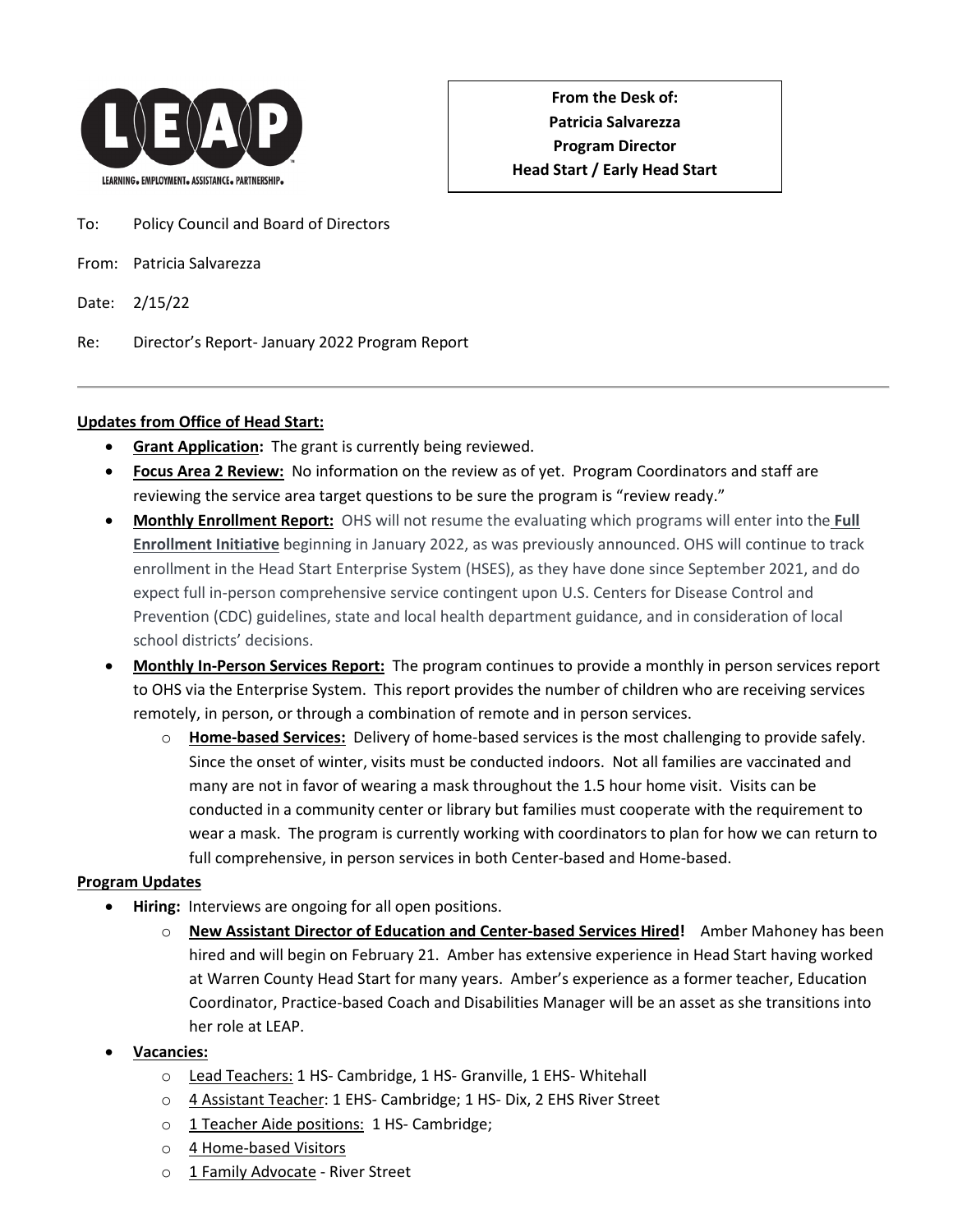- **COVID:** Boosters are required for all staff. Many are in process or already have received their boosters. Targeting for the end of February.
	- $\circ$  All Staff are fully vaccinated with the exception of 5 who applied for exemption.
	- $\circ$  Absences and closed classrooms continue as exposures and positive cases continue.
	- o New Protocol= 5 Day Isolation. Attached.
- **Buildings and Grounds**:
	- o **Frozen Sewer pipe in Cambridge** Flooded basement. Problem was addressed and corrected.
	- o **Sewer Odor in Basement at Dix Avenue:** This has been a problem for years. B/G has come many times to address the issue. Recently discovered a sewer vent pipe directed in side rather than outside. Since this was addressed the odor has not been a problem.
	- o **No Heat in Whitehall- frozen gas valve.** B/G corrected the issue
- **Self-Assessment Event March 17 at 8:30:** The program administrative team has been meeting monthly to review data and make mid-course corrections, when needed. Program areas identified that need in depth assessment and planning will be part of the self-assessment event. Focus Areas will be assigned to teams of staff, parents, Policy Council members and interested board members.
	- o **School Readiness**
	- o **Hiring and Staff Retention**
	- o **Enrollment and Recruitment**
	- o **Fiscal: Staff Salaries and Benefits**
	- o **Program Management Systems and Program Structure**
	- o **Health & Safety and Staff Wellness**
	- o **Parent and Community Engagement**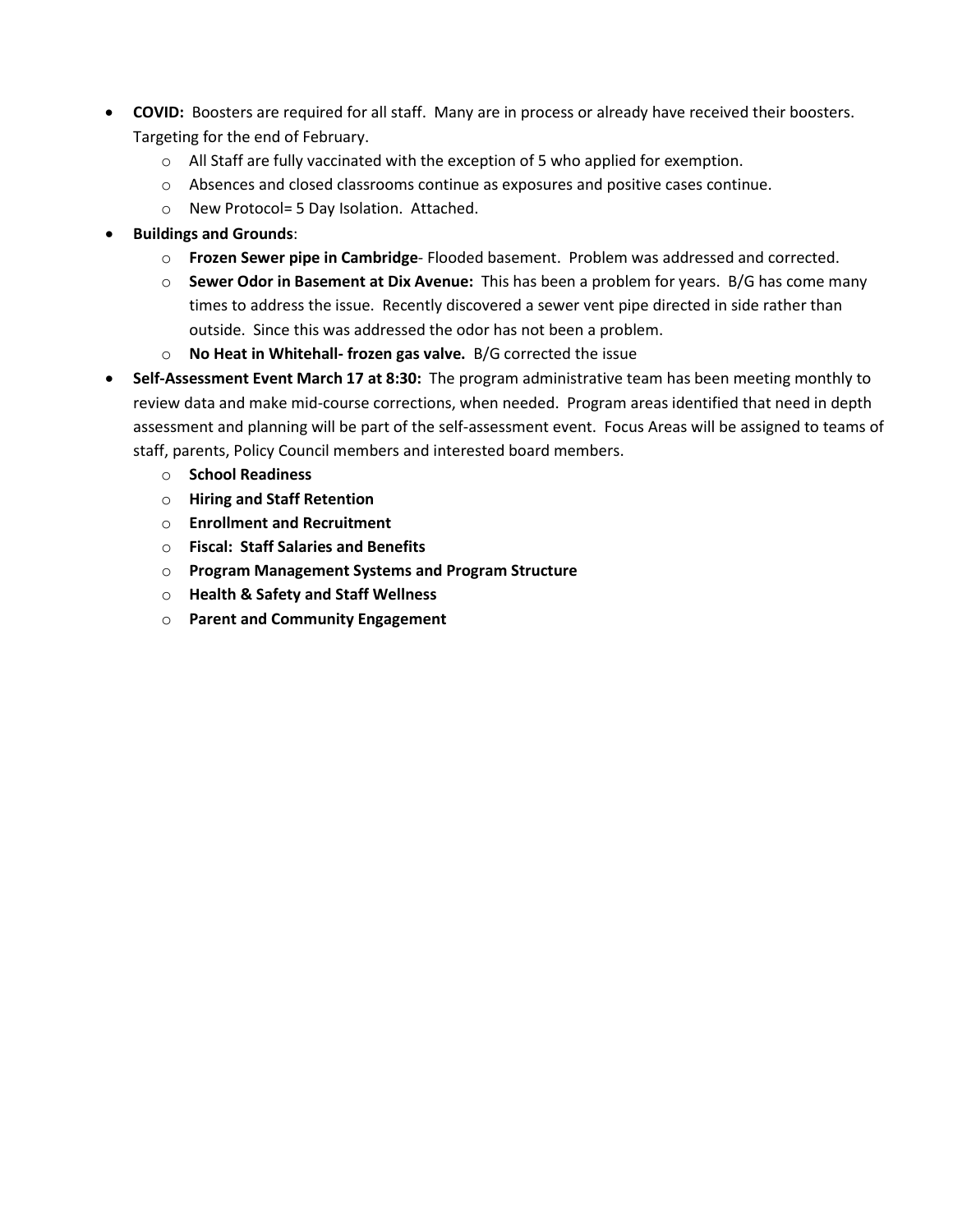To: Board Members and Policy Council Members From: Patricia Salvarezza, Program Director LEAP Head Start/Early Head Start Re: Head Start Enrollment and Meal Count Report for January 2022 Date: February 7, 2022

REQUIRED REPORTS

The Head Start Act of 2007 requires that certain information must be reported to the Policy Council and Board of Directors monthly, as follows:

#### **Enrollment**

We are funded to serve a total of 341 children and pregnant women: 223 Head Start and 118 Early Head Start, as outlined in this table.

| <b>ENROLLMENT BREAKDOWN:</b><br><b>FUNDED SLOTS</b> | <b>HEAD START</b> | <b>EARLY HEAD START</b> |
|-----------------------------------------------------|-------------------|-------------------------|
| <b>TOTAL # FUNDED SLOTS</b>                         | 223               | 118                     |
| <b>TOTAL # CENTER-BASED</b>                         | 198               | 40                      |
| <b>SLOTS</b>                                        |                   |                         |
| <b>TOTAL # HOME-BASED</b>                           | 25                | 78                      |
| <b>SLOTS</b>                                        |                   |                         |

This table represents actual enrollment numbers for January 2021:

|                               | <b>HEAD START</b> | <b>EARLY HEAD START</b> |
|-------------------------------|-------------------|-------------------------|
| <b>TOTAL ACTUAL</b>           | 151               | 85                      |
| <b>ENROLLMENT</b>             |                   |                         |
| <b>TOTAL ENROLLMENT</b>       | 132               | 30                      |
| <b>CENTER-BASED</b>           | Cambridge: 16     |                         |
| (HS- Summer Enrichment        | Dix: $40$         | Cambridge: 7            |
| Program)                      | Granville: 21     | <b>River Street: 15</b> |
|                               | River Street: 34  | Whitehall: 8            |
|                               | Whitehall: 21     |                         |
| <b>TOTAL ENROLLMENT</b>       | 19                | 55                      |
| <b>HOME-BASED</b>             | Cambridge: 7      | Cambridge: 10           |
| (HS- Summer Enrichment        | Dix: 12           | Dix: $45$               |
| Program)                      |                   |                         |
| <b>WAIT LIST CENTER-BASED</b> | 52                | 20                      |
| <b>WAIT LIST HOME-BASED</b>   |                   | 4                       |

#### **Meal Count**

This table shows the meal count for January 2022. We served a total of 3,905 meals.

| <b>Center</b>         | Days of          | <b>Breakfast</b> | Lunch | <b>Snack</b> |
|-----------------------|------------------|------------------|-------|--------------|
|                       | <b>Operation</b> |                  |       |              |
| Dix Avenue            |                  | 188              | 324   | 264          |
| Granville             | 13               | 100              | 149   | 46           |
| Whitehall             |                  | 289              | 298   | 289          |
| <b>River Street</b>   |                  | 461              | 453   | 439          |
| Cambridge             | 18               | 206              | 202   | 197          |
| <b>Program Totals</b> | 82               | 1244             | 1426  | 1235         |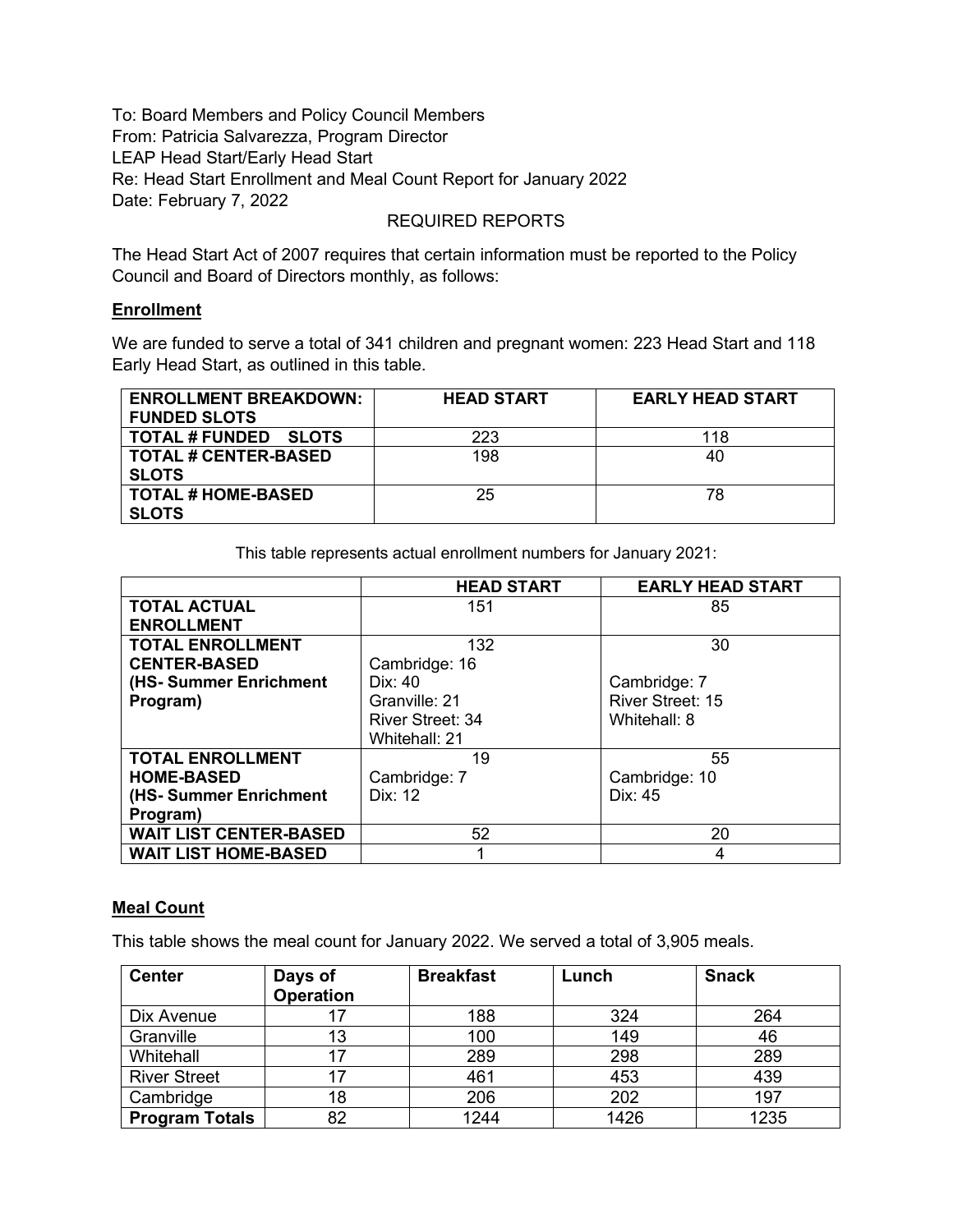# Enrollment Report Jodie Dommaschk- Assistant Director of Family and Community Services

# **Month / Year: January 2022 PROGRAM: Head Start**

| Site             | Funded<br>Total<br>slots | <b>Enrolled</b> | Dropped<br>slots | Ratio<br>spots          | Reserved<br>spots | <b>Total Reported</b> | <b>Accepted slots</b>   |
|------------------|--------------------------|-----------------|------------------|-------------------------|-------------------|-----------------------|-------------------------|
|                  |                          |                 |                  |                         |                   |                       |                         |
| CA               | 18                       | 16              | $\mathbf{1}$     | $\mathbf{1}$            | $\mathbf 0$       | <b>18</b>             | $\vert$ 1               |
| <b>DIX</b>       | 78                       | 40              | $\mathbf{1}$     | $\mathbf 0$             | $\mathbf 0$       | 41                    | $\vert$ 1               |
| <b>GR</b>        | 34                       | 21              | $\mathbf 0$      | $\overline{0}$          | $\overline{0}$    | 21                    | $ 3\rangle$             |
| <b>RS</b>        | 36                       | 34              | $\mathbf 0$      | $\overline{2}$          | $\mathbf 0$       | 36                    | $\overline{0}$          |
| WH               | 32                       | 21              | $\mathbf{1}$     | $\overline{0}$          | $\overline{0}$    | 22                    | $\overline{0}$          |
| CB Total         | 198                      | 132             | $\overline{3}$   | $\overline{3}$          | $\overline{0}$    | 138                   | 5                       |
| HB<br>Dix        | 15                       | 12              | $\mathbf{1}$     | $\mathbf 0$             | $\mathbf 0$       | $\overline{8}$        | $\overline{\mathbf{1}}$ |
| <b>HB CA</b>     | 10                       | $\overline{7}$  | $\overline{0}$   | $\overline{\mathbf{0}}$ | $\overline{0}$    | $\overline{7}$        | $\overline{0}$          |
| HB<br>Total      | 25                       | 19              | $\mathbf 1$      | $\pmb{0}$               | $\pmb{0}$         | 15                    | $\vert$ 1               |
| Program<br>Total | 223                      | 151             | $\overline{4}$   | $\overline{3}$          | $\mathbf{0}$      | 153                   | 6                       |

\*\*\* Enrolled: 67 %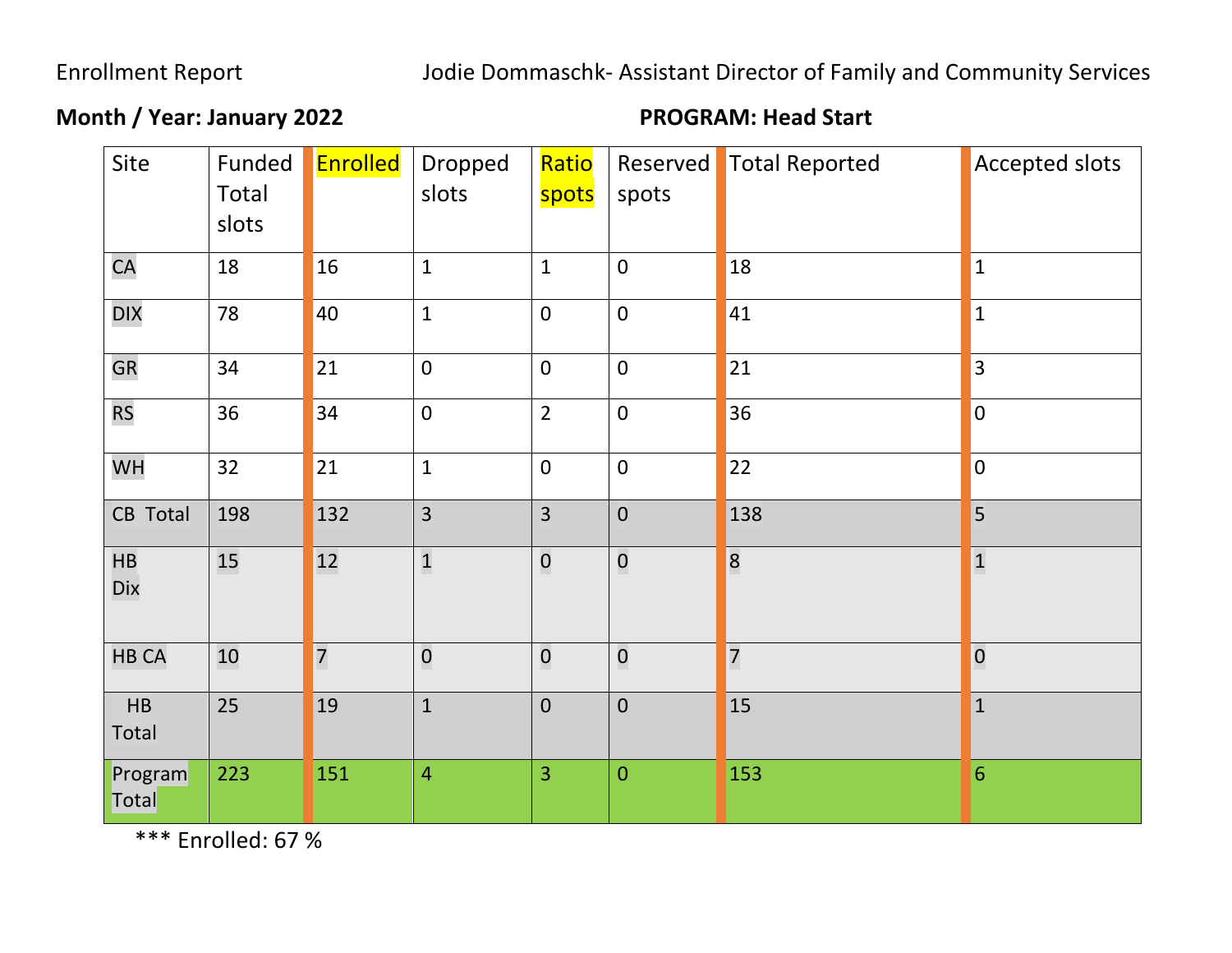## Waitlist Report Jodie Dommaschk- Assistant Director of Family and Community Services

## Site | Wait List Elig. | Eligible Waitlist Information  $101+$  131+  $\overline{CA}$  | 11 | 1 | The eligible Income child is not yet three years old. 1 9  $\overline{DIX}$  | 15 | 2 | The e two eligible Income children are not yet three years old.  $0$  | 13 GR 6 0 0 6  $\overline{\text{RS}}$  12  $\vert$  4 Three of the eligible Income children are not yet three years old.  $2 \mid 6$ WH 8 2 0 6 CB **TOTAL** 52 9 3 40 HB 1 0 0 1 **Program Total** 53 9 3 41

## **Month / Year: January 2022 PROGRAM: Head Start**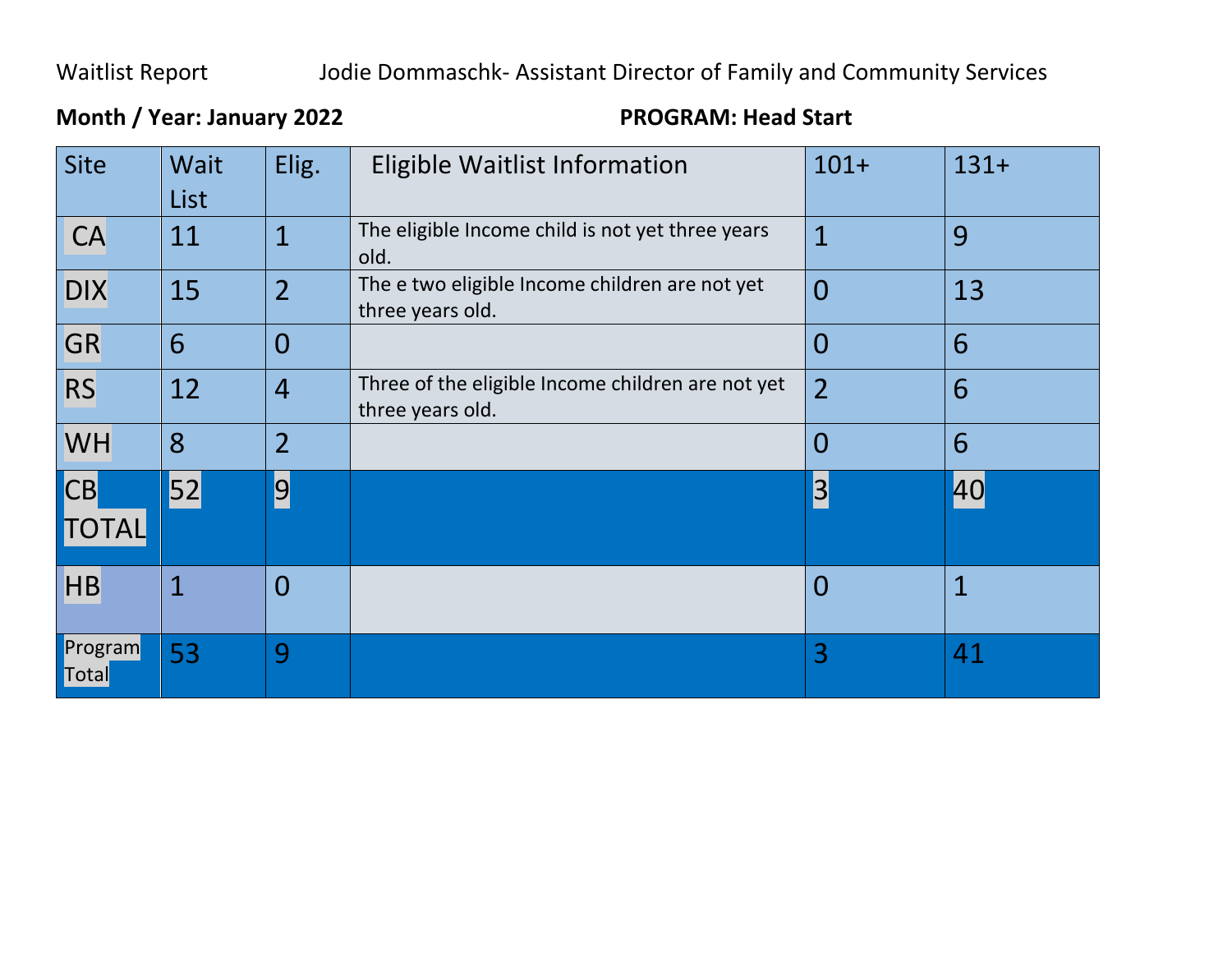**Month / Year: January 2022 PROGRAM: Early Head Start**

| Site             | Funded<br>Total<br>slots | Enrolled       | Dropped /<br>Completed | <b>Total Reported</b> | Accepted                |
|------------------|--------------------------|----------------|------------------------|-----------------------|-------------------------|
| <b>CA</b>        | 8                        | $\overline{7}$ | $\overline{0}$         | $\overline{7}$        | $\mathbf{1}$            |
| <b>RS</b>        | 24                       | 15             | 6                      | 21                    | $\overline{0}$          |
| WH               | 8                        | $\overline{8}$ | $\mathbf{1}$           | 9                     | $\overline{\mathbf{0}}$ |
| <b>CB TOTAL</b>  | 40                       | 30             | $\overline{7}$         | 37                    | $\vert$ 1               |
| <b>HB CA</b>     | 19                       | 10             | $\overline{0}$         | 10                    | $\overline{0}$          |
| <b>HB Dix</b>    | 59                       | 45             | $\overline{2}$         | 47                    | $\overline{0}$          |
| <b>HB Total</b>  | 78                       | 55             | $\overline{2}$         | 57                    | $\overline{0}$          |
| Program<br>Total | 118                      | 85             | 9                      | 94                    | $\overline{1}$          |

\*\*\* Enrolled: 80 %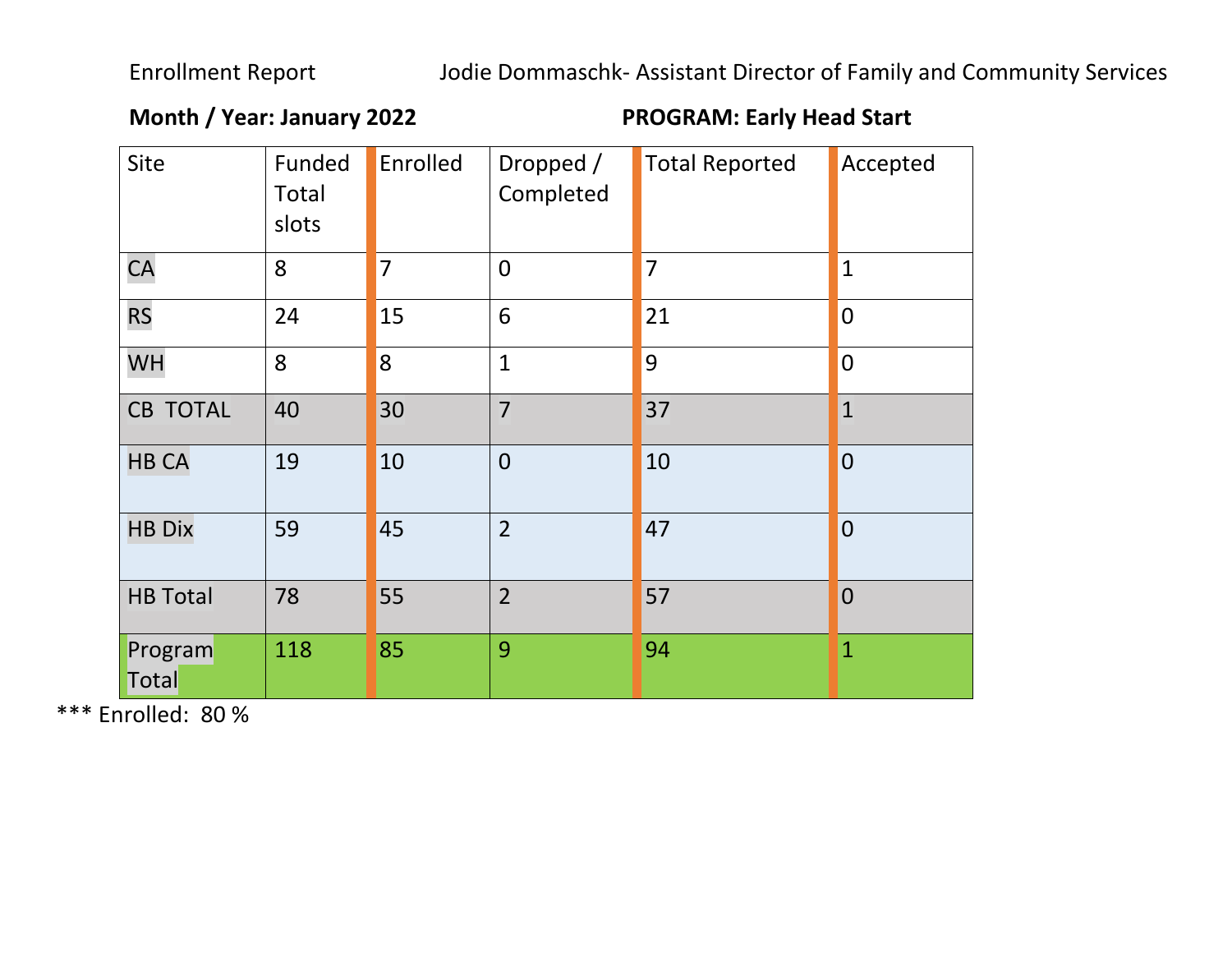# Waitlist Report Jodie Dommaschk- Assistant Director of Family and Community Services

# Month **/ Year: January 2022 PROGRAM: Early Head Start**

| Site               | Wait<br>List   | Elig.          | Eligible Waitlist Information | $101+$         | $131+$         |
|--------------------|----------------|----------------|-------------------------------|----------------|----------------|
| CA                 | 6              | $\overline{2}$ |                               | $\overline{0}$ | $\overline{4}$ |
| <b>RS</b>          | 8              | 1              |                               | $\overline{0}$ | 7              |
| <b>WH</b>          | 6              | $\overline{2}$ |                               |                | 3              |
| <b>CB</b><br>TOTAL | 20             | $\overline{5}$ |                               |                | 14             |
| H                  | $\overline{4}$ | $\overline{0}$ |                               | $\bm{0}$       | $\overline{4}$ |
| Program<br>Total   | 24             | 5              |                               |                | 18             |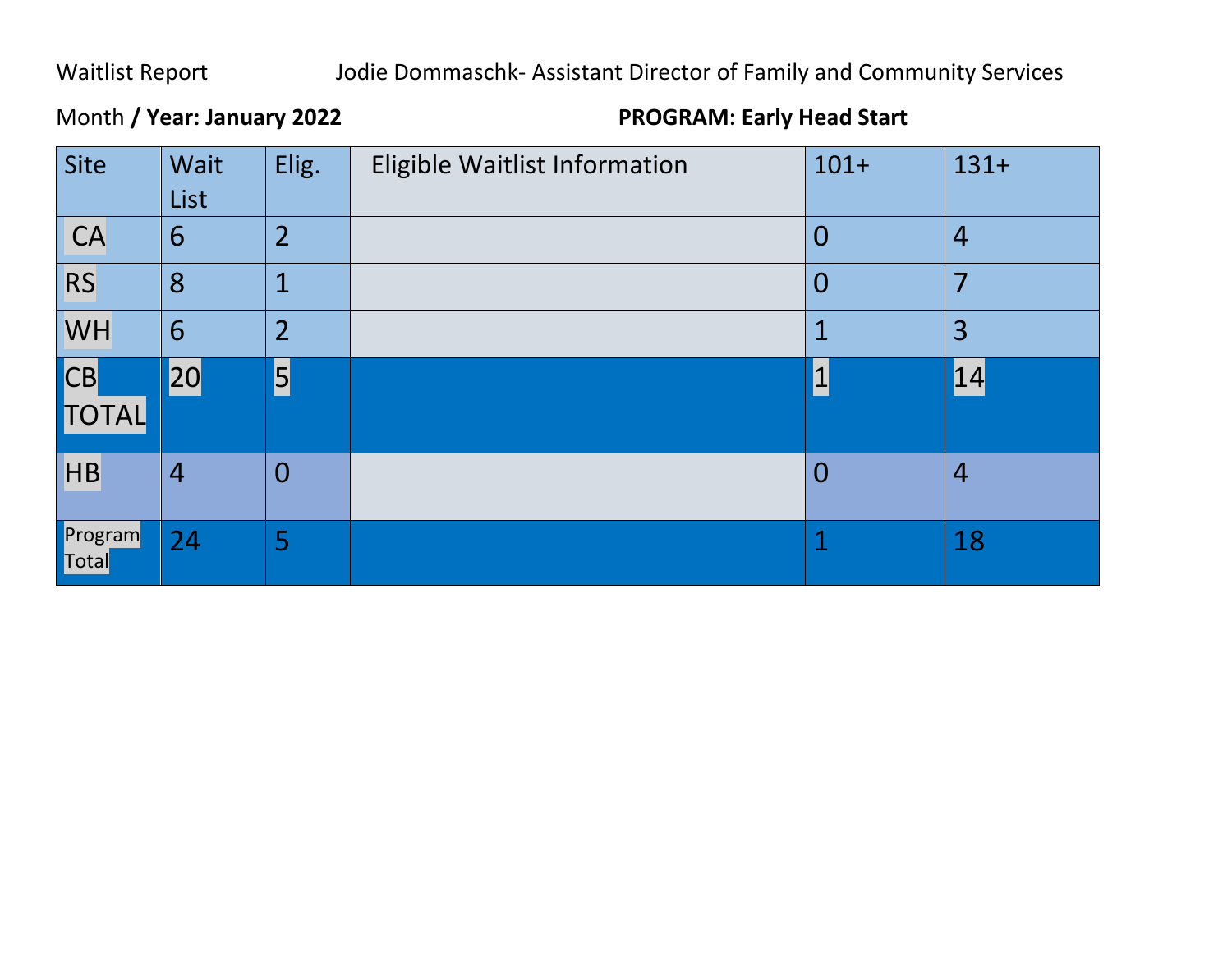|                   | Number            | Volunteer     |                |  |
|-------------------|-------------------|---------------|----------------|--|
| In-Kind           | <b>Volunteers</b> |               | <b>Dollars</b> |  |
| Volunteers        | 229               | \$            | 27,947         |  |
| <b>Supplies</b>   | 68                | Ŝ.            | 9,454          |  |
| <b>CPSE</b>       | 58                | Ŝ.            | 16,368         |  |
| <b>Facilities</b> | 135               | <sup>\$</sup> | 3,342          |  |
| Total             | 490               | Ŝ.            | 57,111         |  |





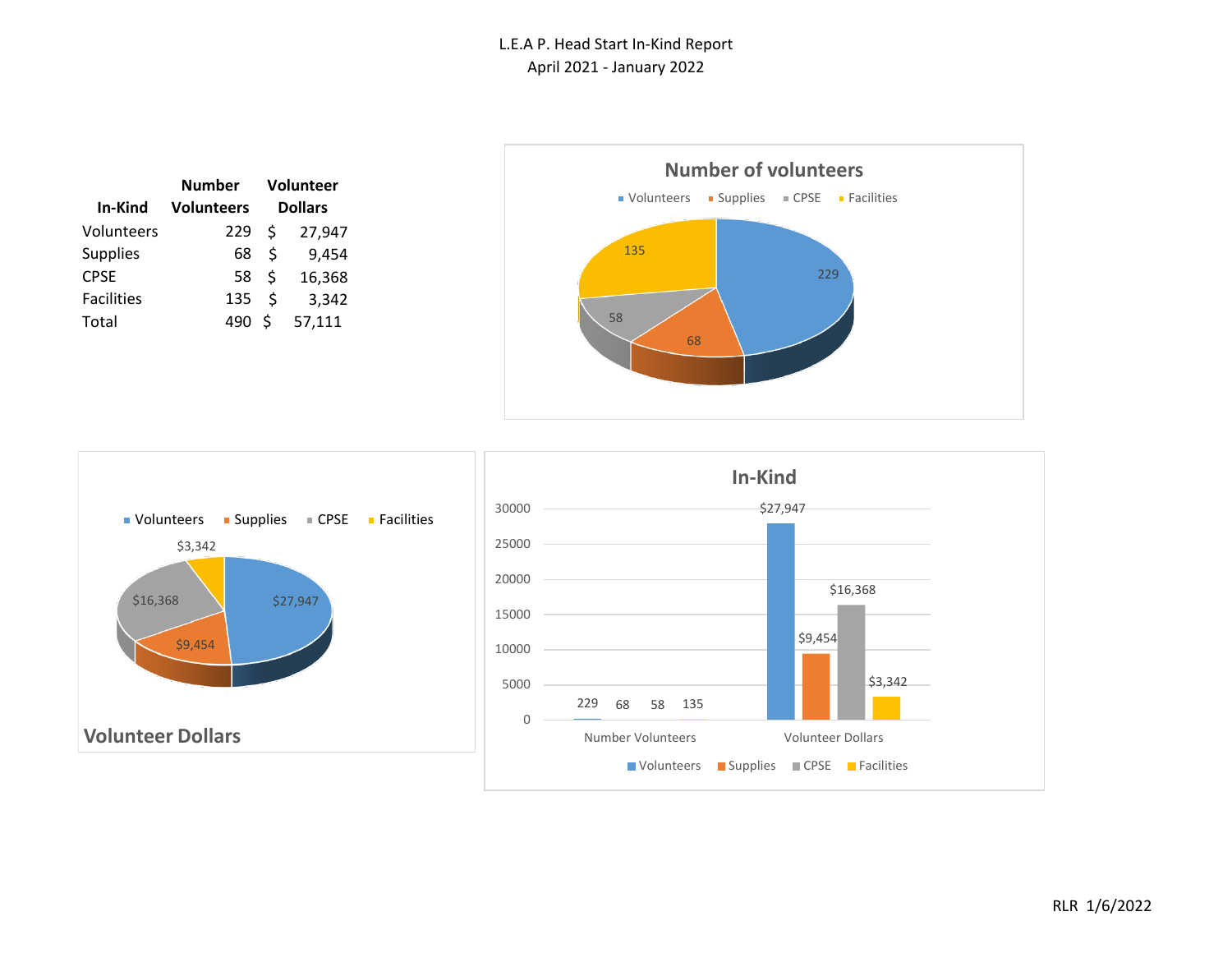### **Self-Assessment Focus Area: ERSEA**

Head Start Federal Performance Standards:

1302 Subpart A—Eligibility, Recruitment, Selection, Enrollment, and Attendance

1302.10—This subpart describes requirements of grantees for determining community strengths, needs and resources as well as recruitment areas. It contains requirements and procedures for the eligibility determination, recruitment, selection, enrollment and attendance of children and explains the policy concerning the charging of fees.

#### GOAL:

Maintain full funded enrollment.

- How to implement year-long recruitment efforts?
	- o How does the program evaluate the effectiveness of recruitment strategies?
	- o How does the program ensure recruitment strategies are ongoing?
- How to develop community partners to improve referrals?
	- o How does the program ensure connection with community partners?
		- **Strengths / Weaknesses**
		- If Is the program participating in community meetings and activities? How does this impact referrals?
- Identify reasons for turnover in enrollment?
	- o How has the program used this data to mid-course corrections?
	- o How will the program address the identified challenges to full enrollment?
- Identify roadblocks for parents to enrolling?
	- o Start- up Paperwork
	- o Identify trends in Personal Challenges
	- o Identify needs/changes to our community
	- o Is the program structure meeting the needs of families in the county?

- Data on how parents are referred to LEAP
- Eligibility and Application Process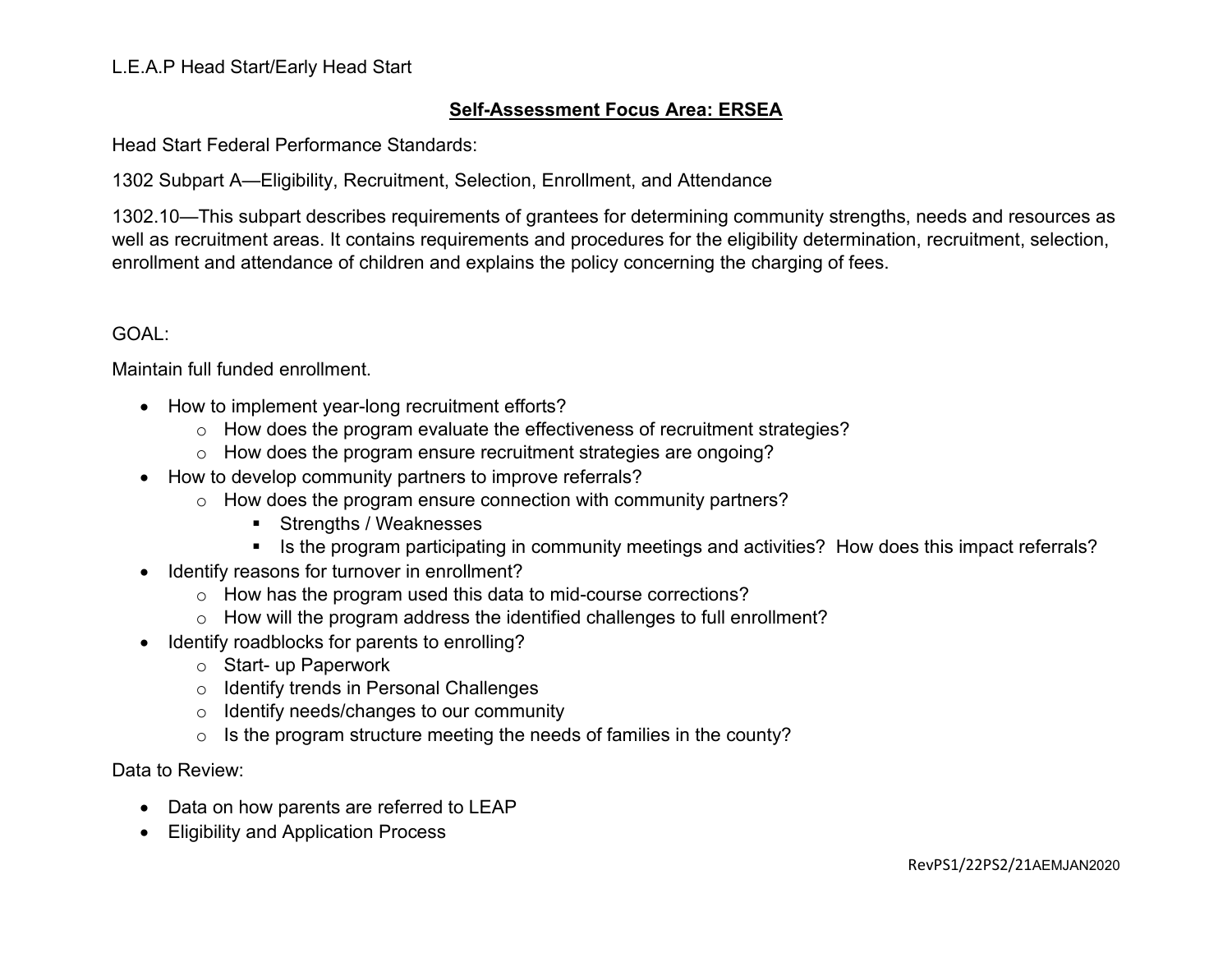- Selection Criteria
- Enrollment Reports
- Attendance Reports
- Child Turnover
- Recruitment Plan
	- o What are the roadblocks
	- o Review program calendar, identify scheduling impacts to mandated activities.
- Transportation
	- o Review data on parent access to self-transportation
	- o Program provided transportation
		- Look at attendance on the bus
		- Compare samples of child attendance: Self Transports vs. Bus Transports
- Community Assessment Criteria (Foster Care and Homeless population)
- UPK Programs: Review current enrollment slots for County-wide Pre-K programs
- Grant Application Data
- Enrollment Contact Tracking
- Website Data
- School District Data: Pregnant and/or Parenting
- Parent Surveys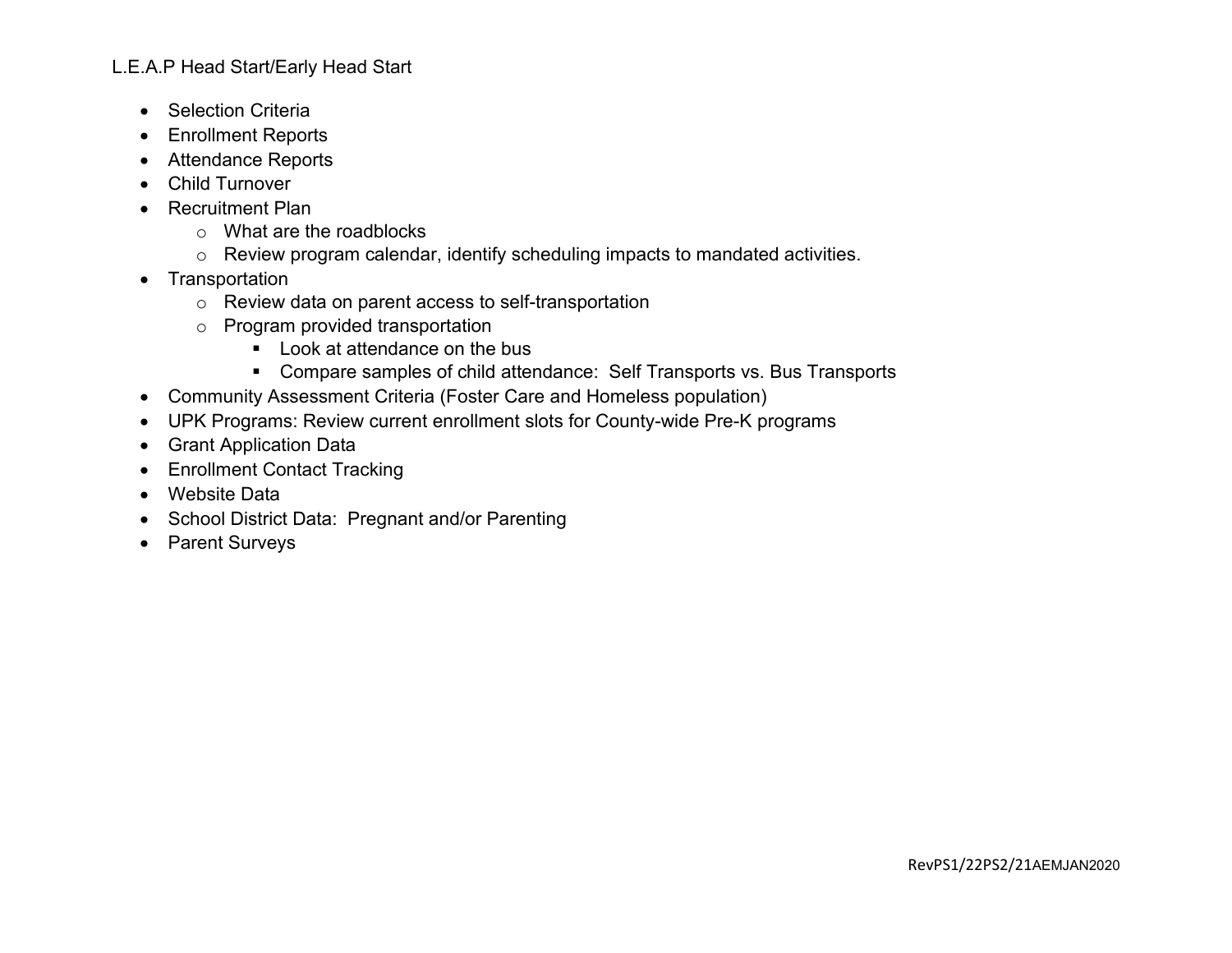### **Self-Assessment Focus Area: Health & Safety & Staff Wellness**

Head Start Federal Performance Standards:

1302 Subpart D—Health Program Services

1302.40 Purpose.

(a) A program must provide high-quality health, oral health, mental health, and nutrition services that are developmentally, culturally, and linguistically appropriate and that will support each child's growth and school readiness.

(b) A program must establish and maintain a Health Services Advisory Committee that includes Head Start parents, professionals, and other volunteers from the community.

1302.47 Safety practices.

(a) A program must establish, train staff on, implement, and enforce a system of health and safety practices that ensure children are kept safe at all times. A program should consult Caring for our Children Basics, available at [http://www.acf.hhs.gov/sites/default/files/ecd/caring\\_for\\_our\\_children\\_basics.pdf,](http://www.acf.hhs.gov/sites/default/files/ecd/caring_for_our_children_basics.pdf) for additional information to develop and implement adequate safety policies and practices described in this part.

(b) A program must develop and implement a system of management, including ongoing training, oversight, correction and continuous improvement in accordance with [§1302.102,](https://eclkc.ohs.acf.hhs.gov/policy/45-cfr-chap-xiii/1302-102-achieving-program-goals) that includes policies and practices to ensure all facilities, equipment and materials, background checks, safety training, safety and hygiene practices and administrative safety procedures are adequate to ensure child safety.

GOAL: Maintain the health and safety of all children and staff.

- How can we improve systems and protocol to maintain safety of children within program?
	- o Environmental: Physical buildings, classroom environments, playgrounds
	- o Practices for ensuring safety and supervision of all children
	- o Practices for ensuring security of all LEAP buildings
	- o Transportation systems and protocols for children who are self-transported and those transported via bus
	- o Sanitation and hygiene practices and protocols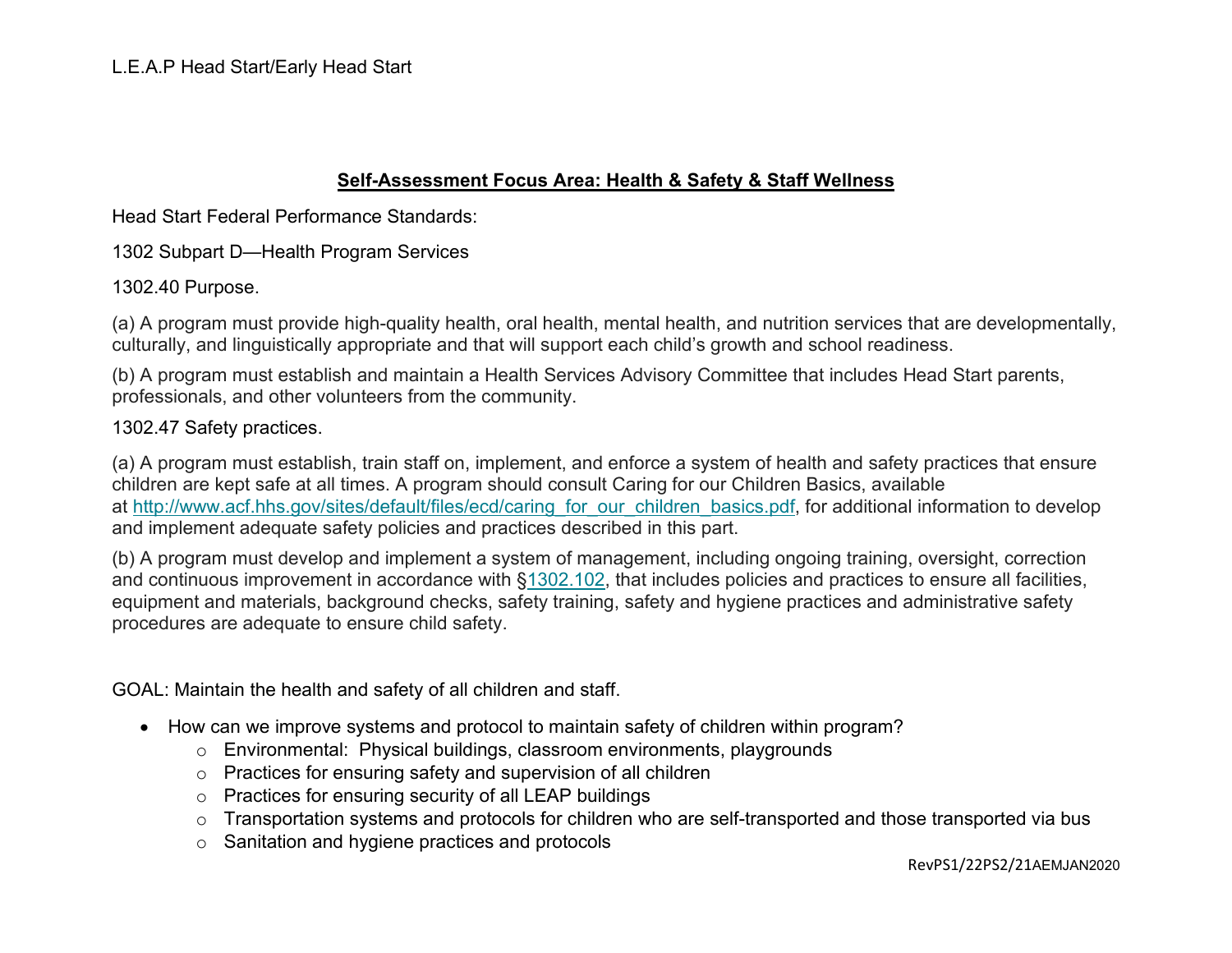- o Emergency plans and protocols
- How does the program educate children and families on health and nutrition practices?
	- o Parent Café'
	- o Parent Classes
	- o Resource materials
		- What evidence does the program have that demonstrates current activities are effective and meeting the family's needs? Are families engaged? Participating?
		- What adaptations has the program made due to COVID? Are these effective?
- How does the program support the wellness of staff as they implement services to families in trauma?
	- o Wellness Activities
	- o Benefit Time
	- o Case Management and Multi-Disciplinary Supports
	- o What role does MH consultant play in supporting staff wellness?

- Accident/Incident Reports
- Fire Drill Reports
	- o Observations of Fire Drills
- QAR
	- o Are these effective
	- o Are mid-course corrections being implemented
- Monthly Health Data
- HCI data
- Current Procedures
	- o Emergency Preparedness Plan
	- o Shelter in Place
	- o Evacuation Program
- Transportation Reports
	- o Drills
	- o Incidents
- Emergency Evacuation Bag Checklist
- First Aid Kits Checklist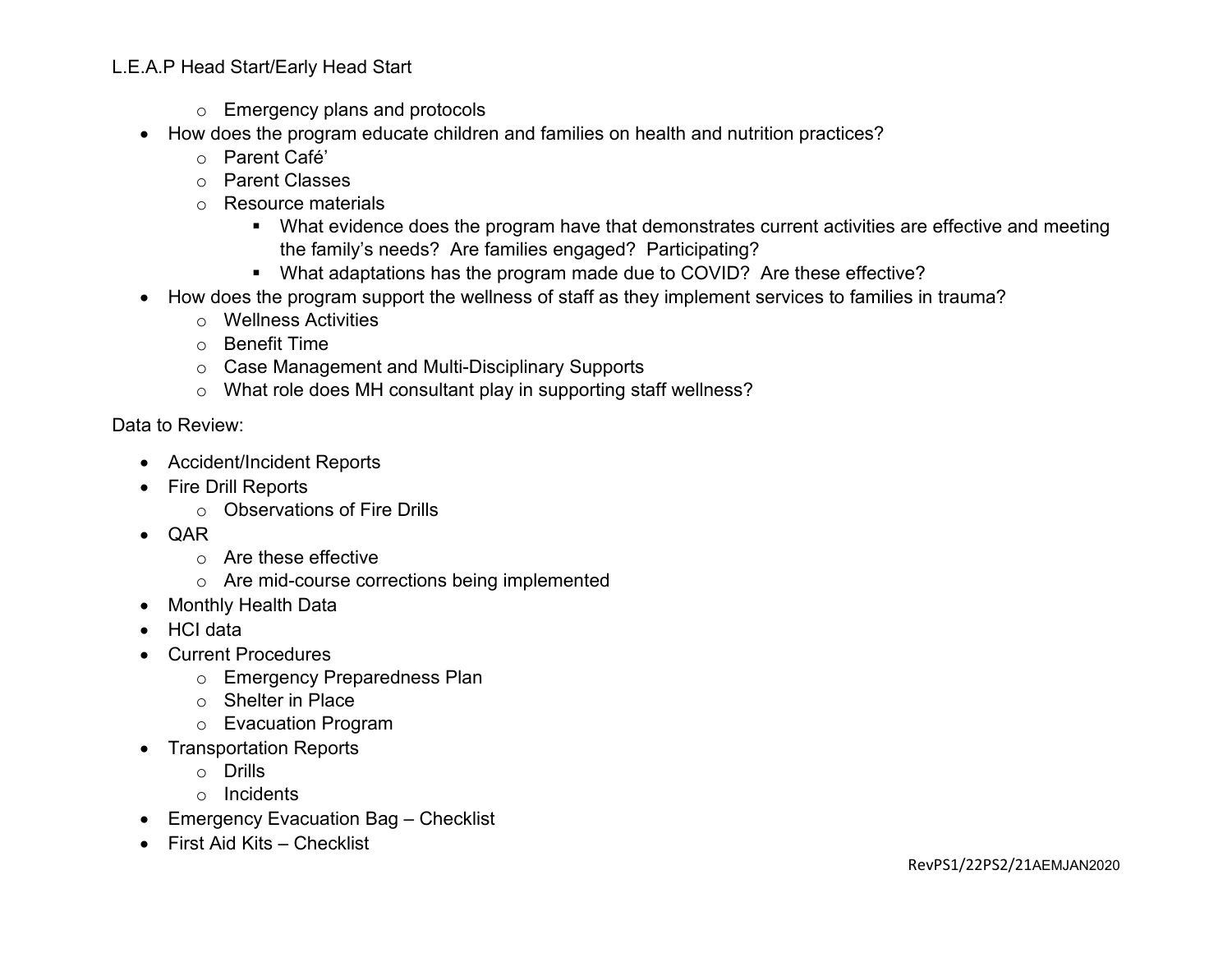- Arrival Departure Procedures
- Playground Safety Checklist
- Building Security
	- o Access
	- o Orders of Protection
	- o Procedure for securing buildings
- Health and Safety Trainings
	- o CACFP
	- o CPR/FA
	- o MAT
	- o DOT
	- $\circ$  Transportation 2 hour refresher course
	- o Car seat trainings
- Attendance Records
	- o Parent Café'
	- o Parenting Classes
	- o Completed Home Visits
	- o Parent Conferences
- Family Outcome Reports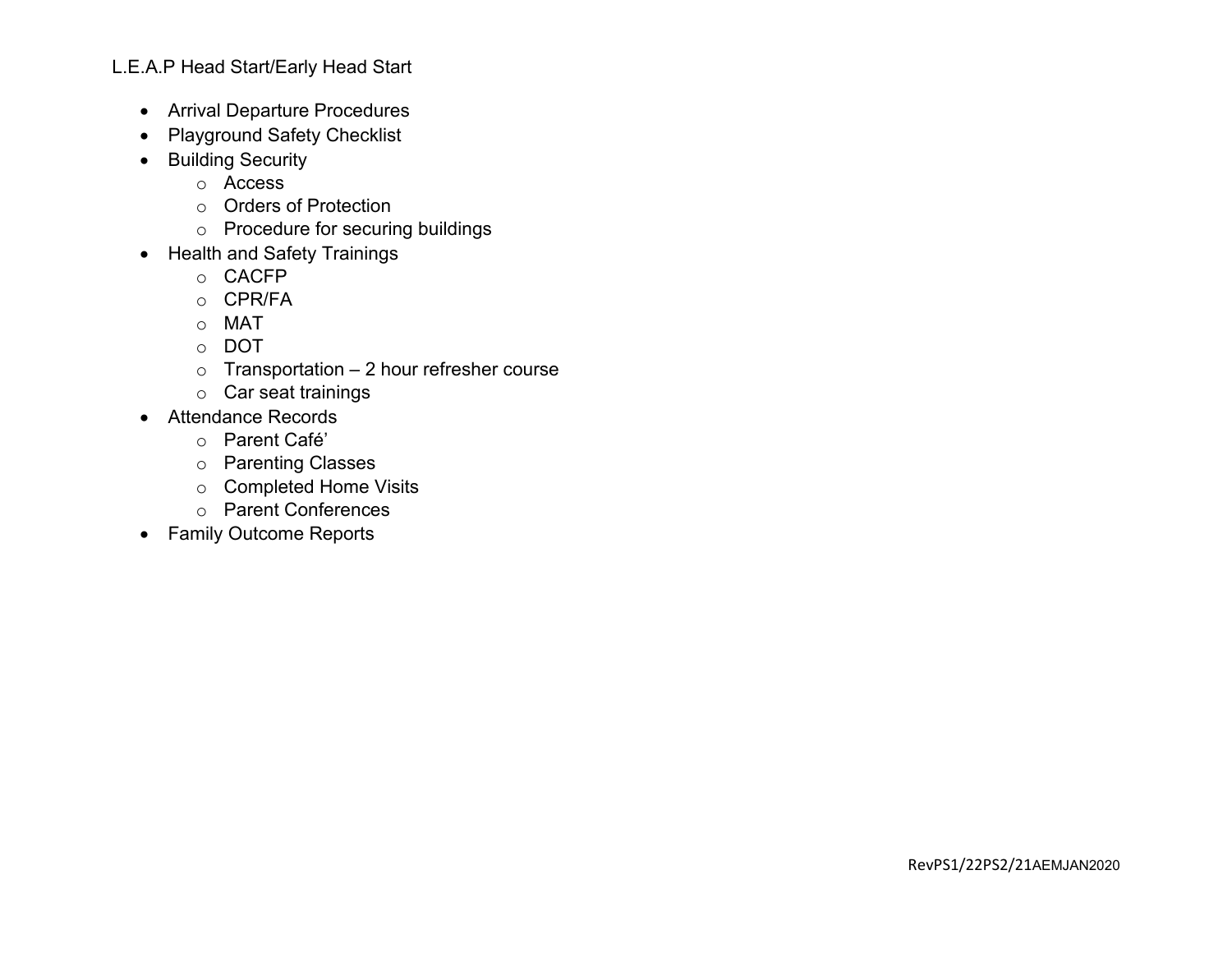#### **Self-Assessment Focus Area: Parent and Community Engagement**

Head Start Federal Performance Standards:

1302 Subpart E—Family and Community Engagement Program Services

1302.50 Family engagement.

1302.51 Parent activities to promote child learning and development.

1302.52 Family partnership services.

1302.53 Community partnerships and coordination with other early childhood and education programs.

GOAL: To increase our parent and community engagement and participation.

Data to Review & Additional Questions to ask:

How has COVID impacted engagement? What modifications were made to the delivery of program services? How effective were these? What could improve these? What were the strengths and weaknesses of the activities offered?

- Parent Café, Workshops, STEP
	- o Identify roadblocks
- Program Calendar
- HB Socializations
- Transportation/Daycare
- Parent Engagement Reports
- In-Kind Reports
	- o Physical Donations
- Child/Staff Attendance at events
- Policy Council
	- o Identify roadblocks
	- o How can these meetings be more meaningful to parents?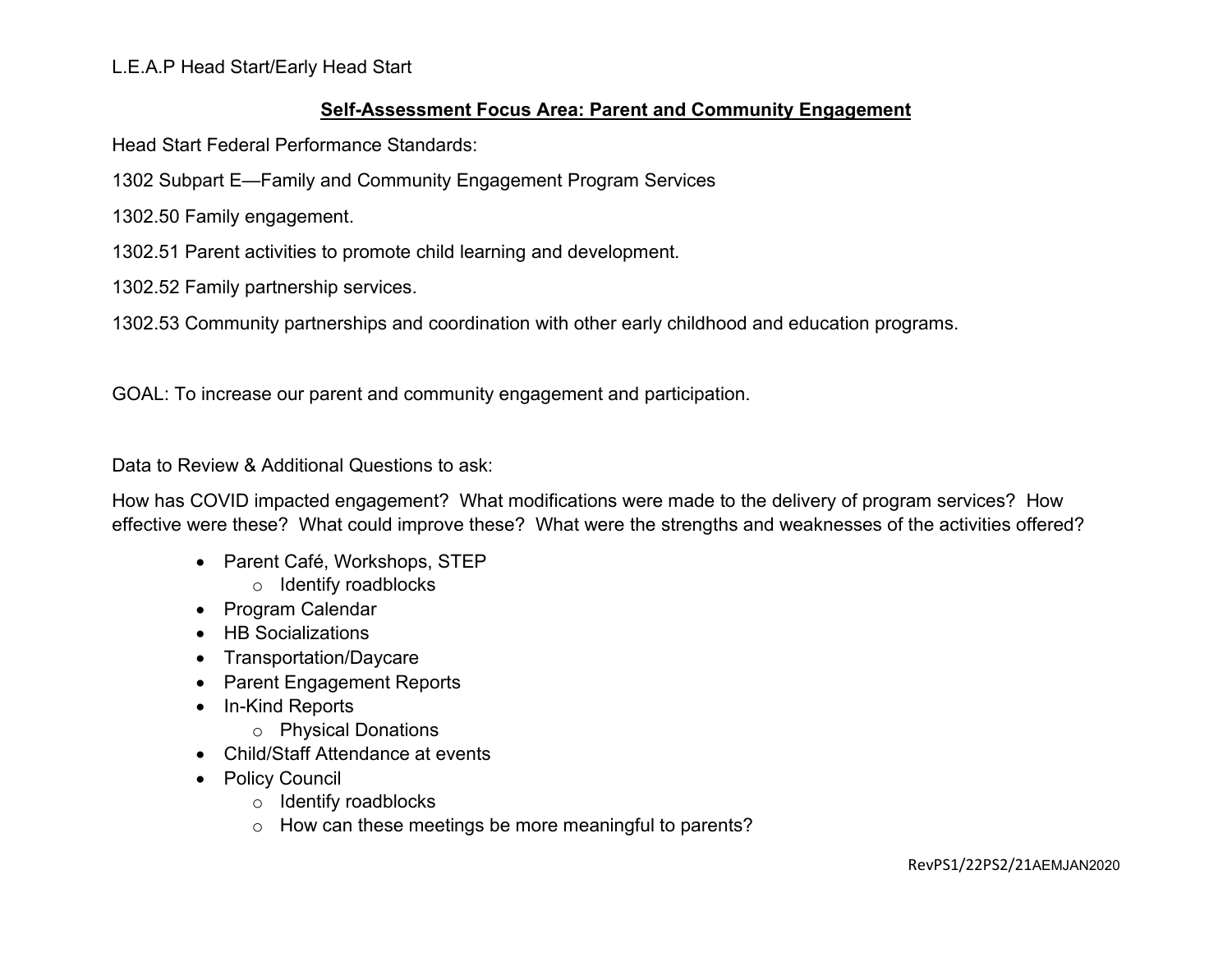- Parent Surveys
- Review plans for delivering Salvation Army food and Operation Santa Claus
	- o Identify needs, impacts to mandatory program services
- Special Events
	- o Thanksgiving
	- o EOY
	- o Open House
	- o HCI
- Community Services/Resources
- Partnerships Community > effective, google sheets, recruitment calendar, acknowledging community
	- o Thank You Spreadsheet
	- o Eat Well Play Hard
	- o Field Trips
	- o Public Health Classes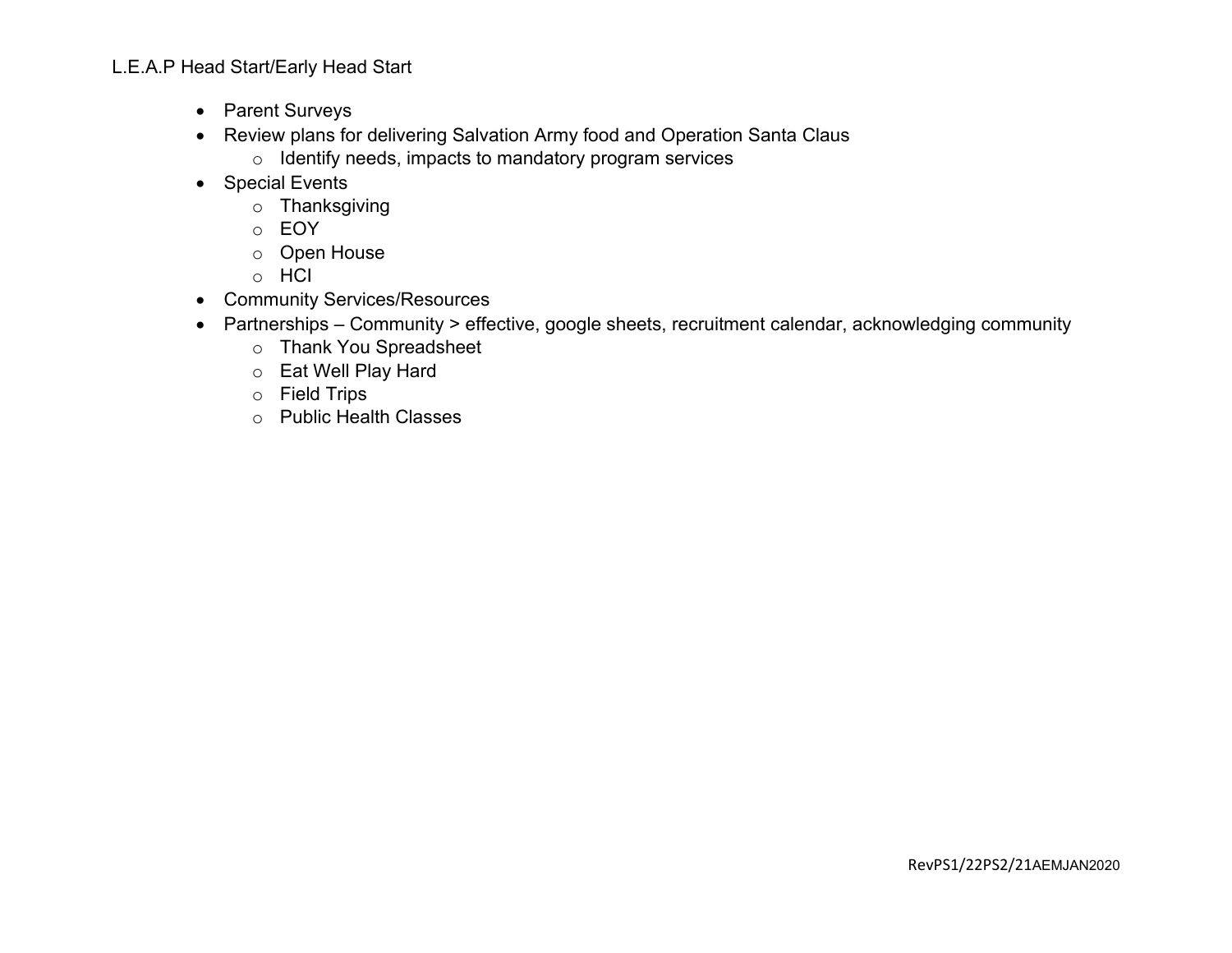#### **Self-Assessment Focus Area: School Readiness**

Head Start Federal Performance Standards:

1302 Subpart C—Education and Child Development Program Services

1302.30 Purpose. -- All programs must provide high-quality early education and child development services, including for children with disabilities, that promote children's cognitive, social, and emotional growth for later success in school. A center-based or family child care program must embed responsive and effective teacher-child interactions. A home-based program must promote secure parent-child relationships and help parents provide high-quality early learning experiences. All programs must implement a research-based curriculum, and screening and assessment procedures that support individualization and growth in the areas of development described in the *Head Start Early Learning Outcomes Framework: Ages Birth to Five* and support family engagement in children's learning and development. A program must deliver developmentally, culturally, and linguistically appropriate learning experiences in language, literacy, mathematics, social and emotional functioning, approaches to learning, science, physical skills, and creative arts. To deliver such highquality early education and child development services, a center-based or family child care program must implement, at a minimum, the elements contained in §[§1302.31](https://eclkc.ohs.acf.hhs.gov/policy/45-cfr-chap-xiii/1302-31-teaching-learning-environment) through [1302.34,](https://eclkc.ohs.acf.hhs.gov/policy/45-cfr-chap-xiii/1302-34-parent-family-engagement-education-child-development-services) and a home-based program must implement, at a minimum, the elements in §[§1302.33](https://eclkc.ohs.acf.hhs.gov/policy/45-cfr-chap-xiii/1302-33-child-screenings-assessments) and [1302.35.](https://eclkc.ohs.acf.hhs.gov/policy/45-cfr-chap-xiii/1302-35-education-home-based-programs)

GOAL: Ensure children are school ready.

- o Are teachers/HV using ongoing child assessment data in planning?
- o Are services being provided to children with IEP's and EFSP?
- o How engaged are families in school readiness activities?

- DRDP Reports 7/2021 to Date
	- o Data related to timeliness of DRDP entries
- Disability Reports by program, center, group, HV
- Progress reports on children with special needs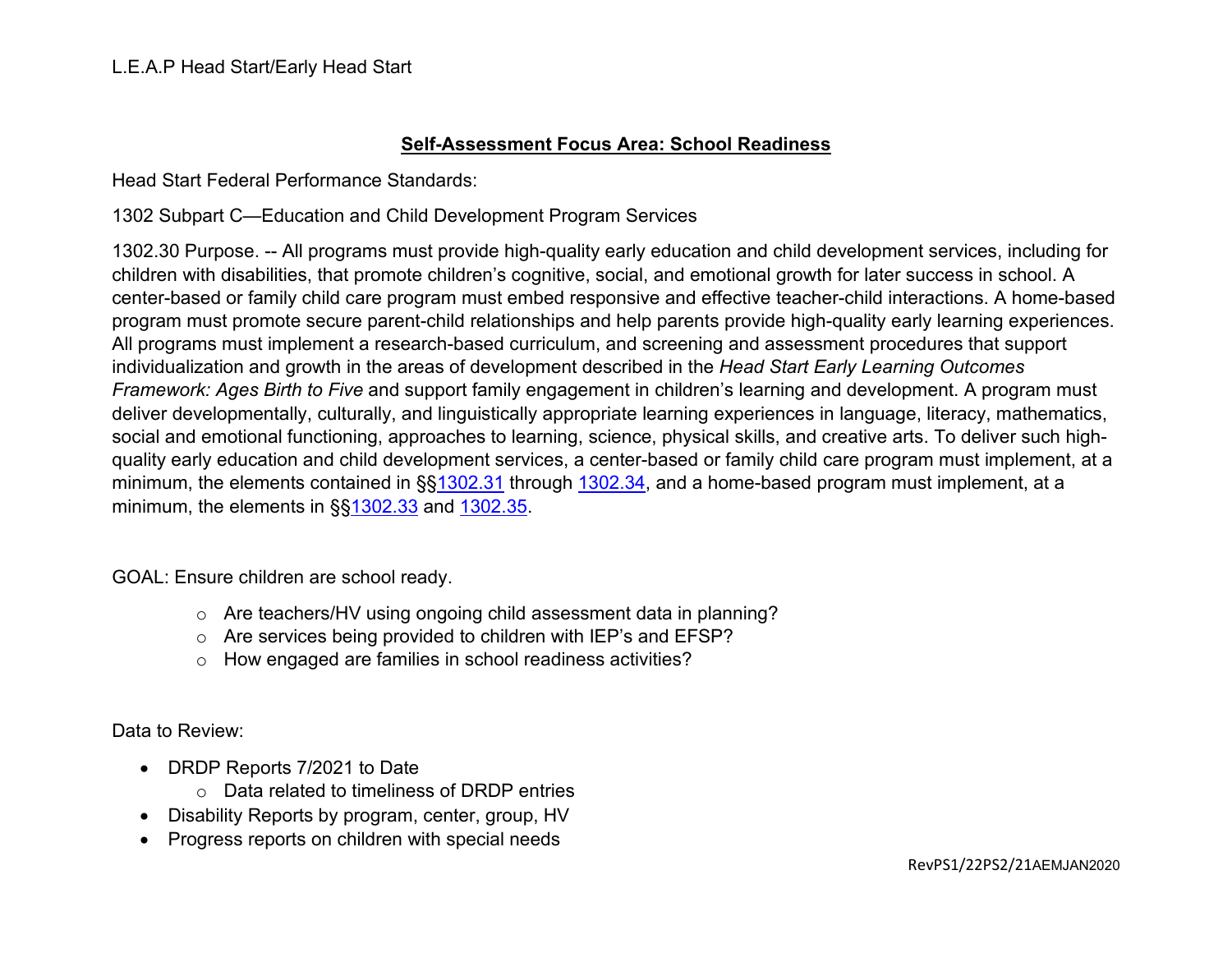- Lesson Plans
	- o Are teachers/HV utilizing classroom assessment reports in weekly planning? Review data
- CLASS Reports Summaries 2020-2021, Time 1+2 2021-2022
- HOVRS Data PD plan summaries for HB Visitors based on observations of HV's
- Curriculum Fidelity Checklists Time 1
- Curriculum Implementation in HB- Growing Great Kids- Data
- Curriculum Implementation in CB- Creative Curriculum- Data
	- o Training on Curriculum- review success and areas of need
- HB Group Socialization- What, How, When? Discuss success and areas of need…develop plan
- Coaching> Impacts on Staff Retention?
- Attendance Records Staff and Children
- Incident Reports
- Parent Engagement Reports
- Disabilities Report
	- o Child Screening Reports: Meeting deadlines and timeframe
	- o Behavioral, Developmental and Health- Are education staff (teachers and HV) utilizing data and strategies to meet individual needs?
- LEA > Collaborations
- CLASS Reliable Raters
- Homework Report
- Data on teacher turn-over; Identify number of new and veteran teachers
	- o Review training and orientation plans
	- o How do these correlate with teacher (CLASS) assessments and individual child and group assessments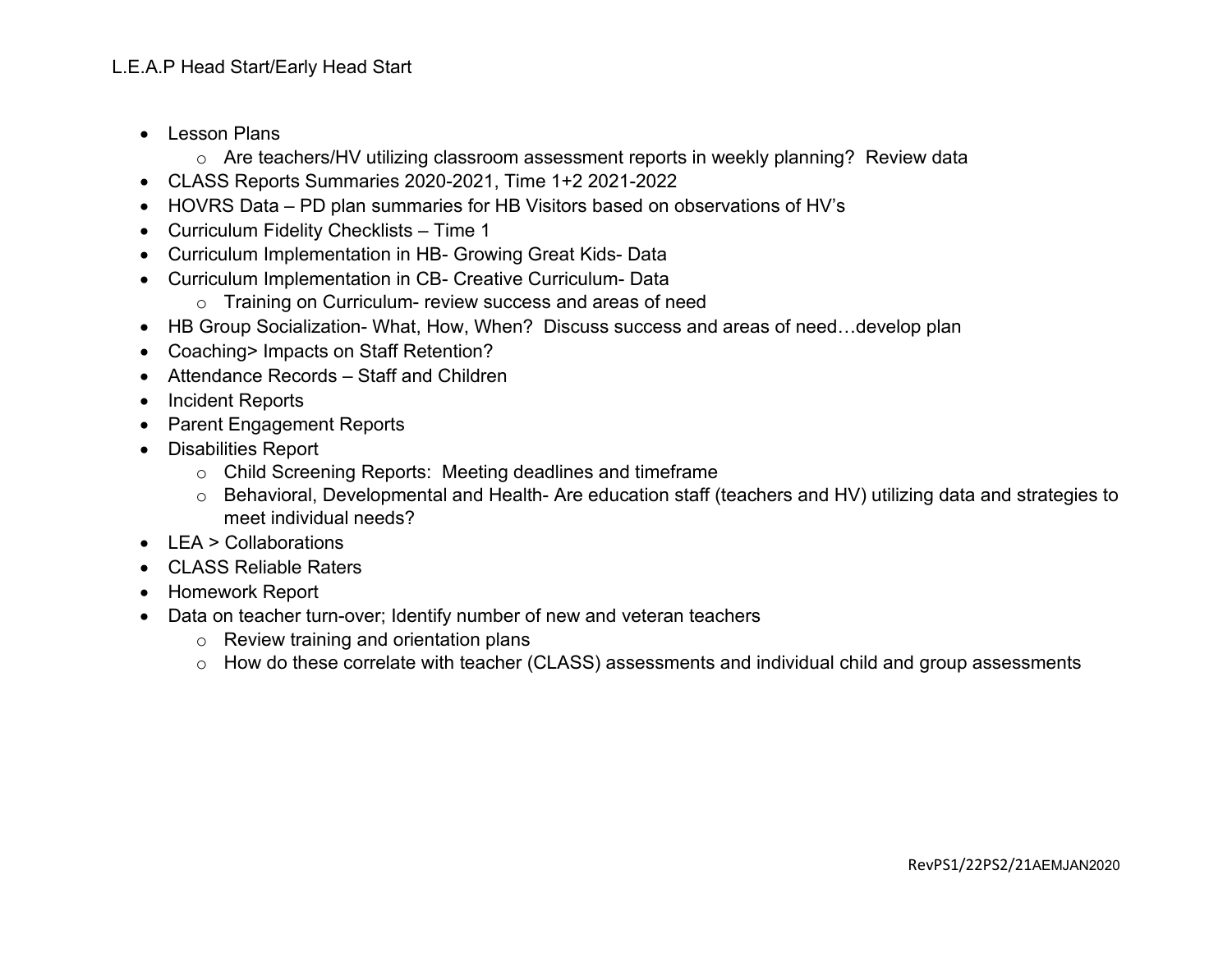#### **Self-Assessment Focus Area: Staff Recruitment, Retention and Attendance**

Head Start Federal Performance Standards:

1302.91 Staff qualifications and competency requirements.

(a) *Purpose*. A program must ensure all staff, consultants, and contractors engaged in the delivery of program services have sufficient knowledge, training and experience, and competencies to fulfill the roles and responsibilities of their positions and to ensure high-quality service delivery in accordance with the program performance standards. A program must provide ongoing training and professional development to support staff in fulfilling their roles and responsibilities.

1302.92 Training and professional development.

(a) A program must provide to all new staff, consultants, and volunteers an orientation that focuses on, at a minimum, the goals and underlying philosophy of the program and on the ways they are implemented.

(b) A program must establish and implement a systematic approach to staff training and professional development designed to assist staff in acquiring or increasing the knowledge and skills needed to provide high-quality, comprehensive services within the scope of their job responsibilities, and attached to academic credit as appropriate

GOAL: Recruit and Retain quality staff

o Develop strategies to improve retention

- HR Spreadsheet for Vacancies- Compare 2020-2021 to 2021-2022 to date
- Data on length of time positions are vacant
- Data for website clicks
- Number of qualified applicants Google sheet
- HR Turnover Report Exit Interview
	- $\circ$  Identify trends for leaving,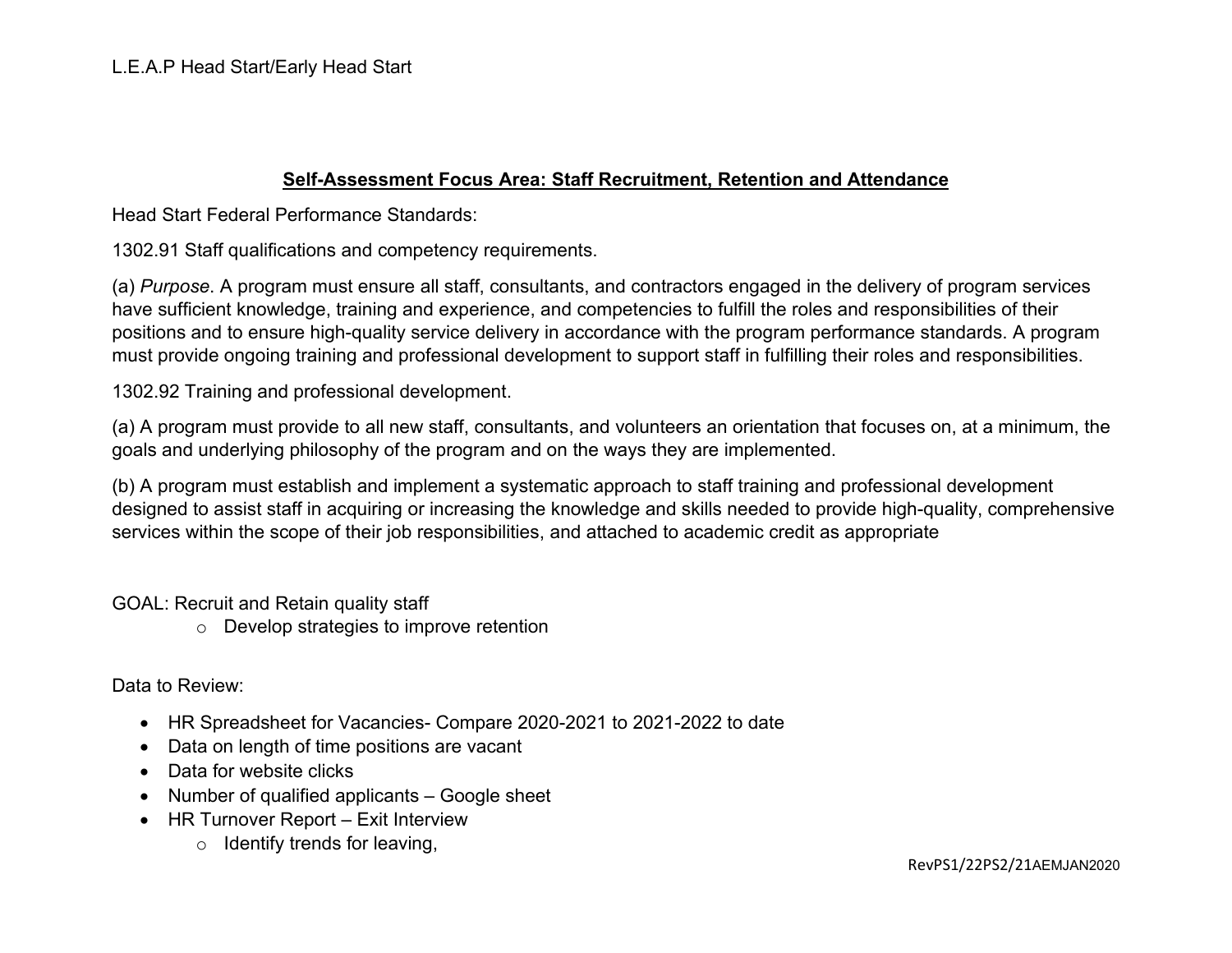- Spirit Week Morale Efforts
- Wellness Activities
- Wellness Surveys
- Role of Trauma- Impacts on Staff
	- o Consult Exit survey data
	- o Does data affect attendance and retention?
	- o What data should we collect?
- What data do we have? Role of COVID to staff retention and hiring?
	- o Impacts to program as result of vaccine/booster mandate?
- Staff Attendance Impacts of staff attendance/vacancies
- Child Attendance Reports
- Recruitment of Staff Efforts Need a plan
	- o Are these effective? Examine data
- Hiring Process
	- o How does the process filter for appropriate candidates?
	- o How does the interview process assess skills and desirable work characteristics?
- Orientation/Onboarding Process
- Promotions/Longevity
	- o What was provided to staff, who were promoted, that made them successful?
	- o What qualities are needed to be successful in HS?
- PD Efforts Supervisory Skill, Training
- Staff Surveys
- In-Kind Report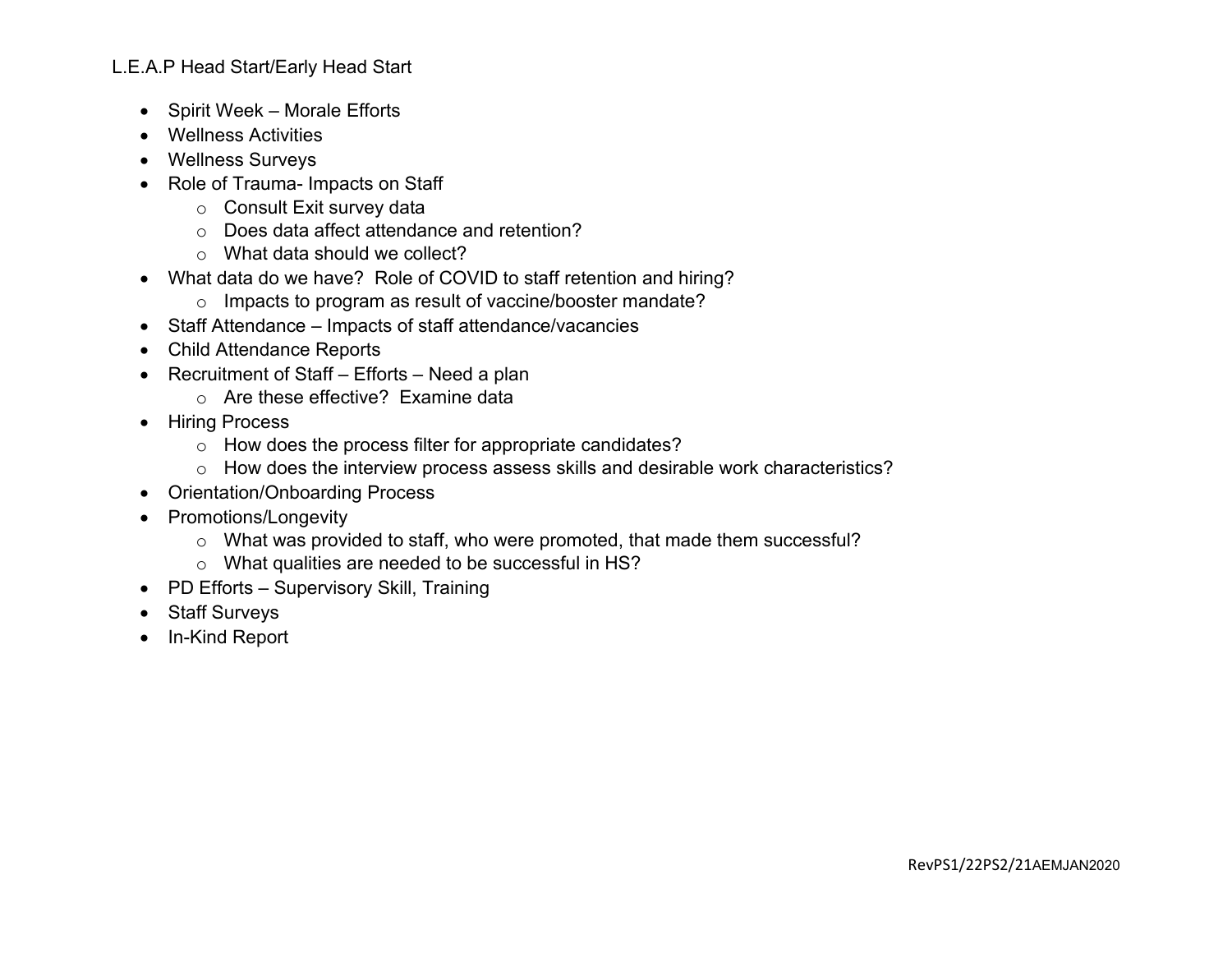### **Self-Assessment Focus Area: Fiscal**

Head Start Federal Performance Standards:

1303 Subpart A—Financial Requirements

1303.2 Purpose.

1303.3 Other requirements.

1303.4 Federal financial assistance, non-federal match, and waiver requirements.

1303.5 Limitations on development and administrative costs.

GOAL: To increase staff salaries to attract and retain qualified staff.

- How do budget constraints affect our ability to raise staff salaries?
	- o How does this affect the program's ability to recruit and retain qualified candidates?
	- o Do medical and retirement benefit packages have impact on hiring and rentention?
- What are the impacts to program services?

- In-Kind Reports
	- o Donations
	- o Waiver Requests for NFS
		- **Gap is Shrinking** 
			- Homework Program
			- Staff Awareness
			- Volunteers
- Annual Budget
- NYS Minimum Wage increase/Wage Trends Program Impacts
- Cost per Centers 8 Departments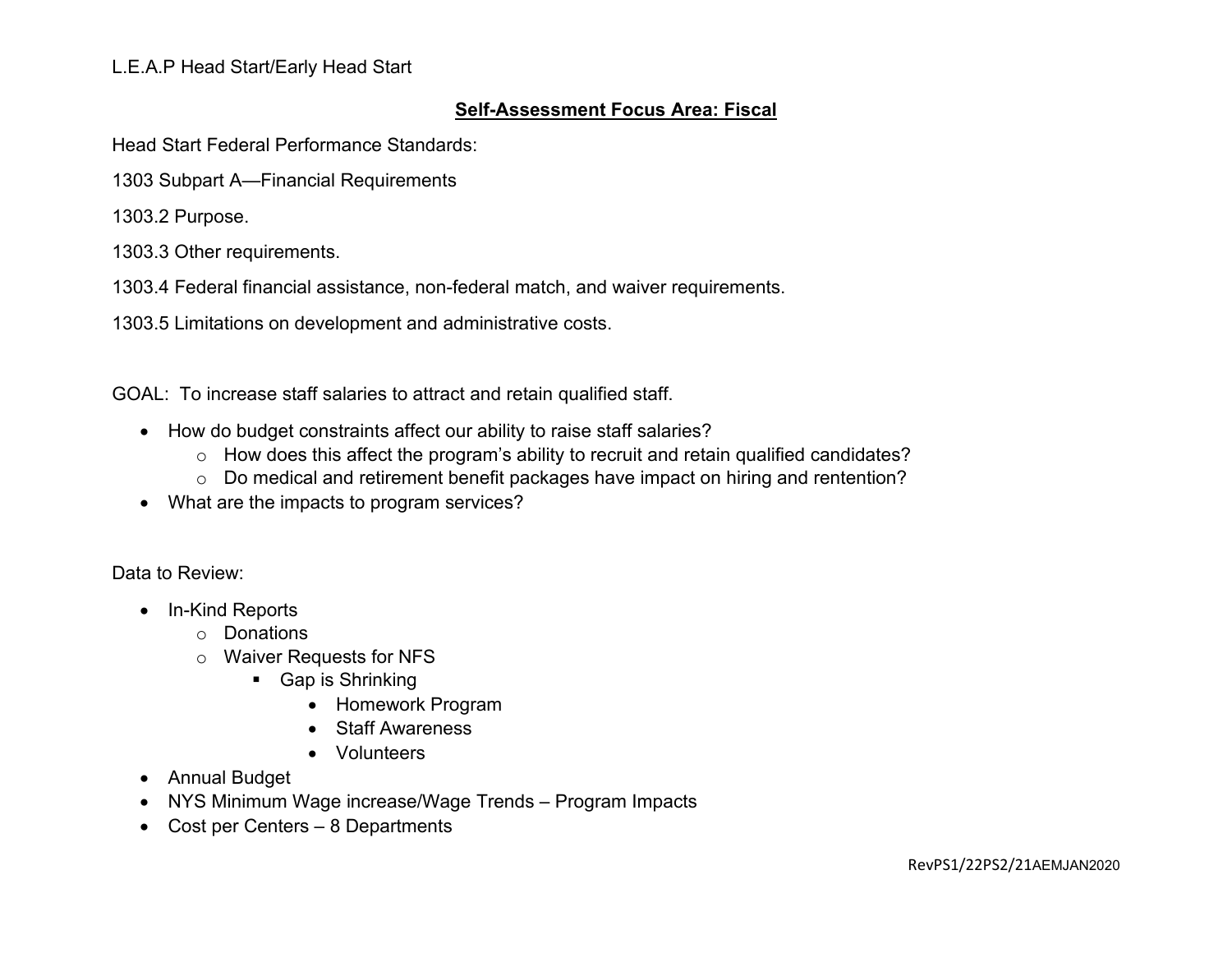- Public Funding Trends
- Fundraising Reports
- Wage Grade Scale
- PD Training Budget
	- o How is the money being spent?
	- o Curriculum Trainings
- Transportation Fleet
	- o Aging Buses
	- o Enterprise Van Fleet Stretched Needs in Head Start Program
	- o Decreased transportation due to cost and inability to hire: What is the long-term impact to programming? How can we support the cost of providing transportation?
- Cost of Turnover?
- Wish List
	- o What are we not doing due to funding restrictions?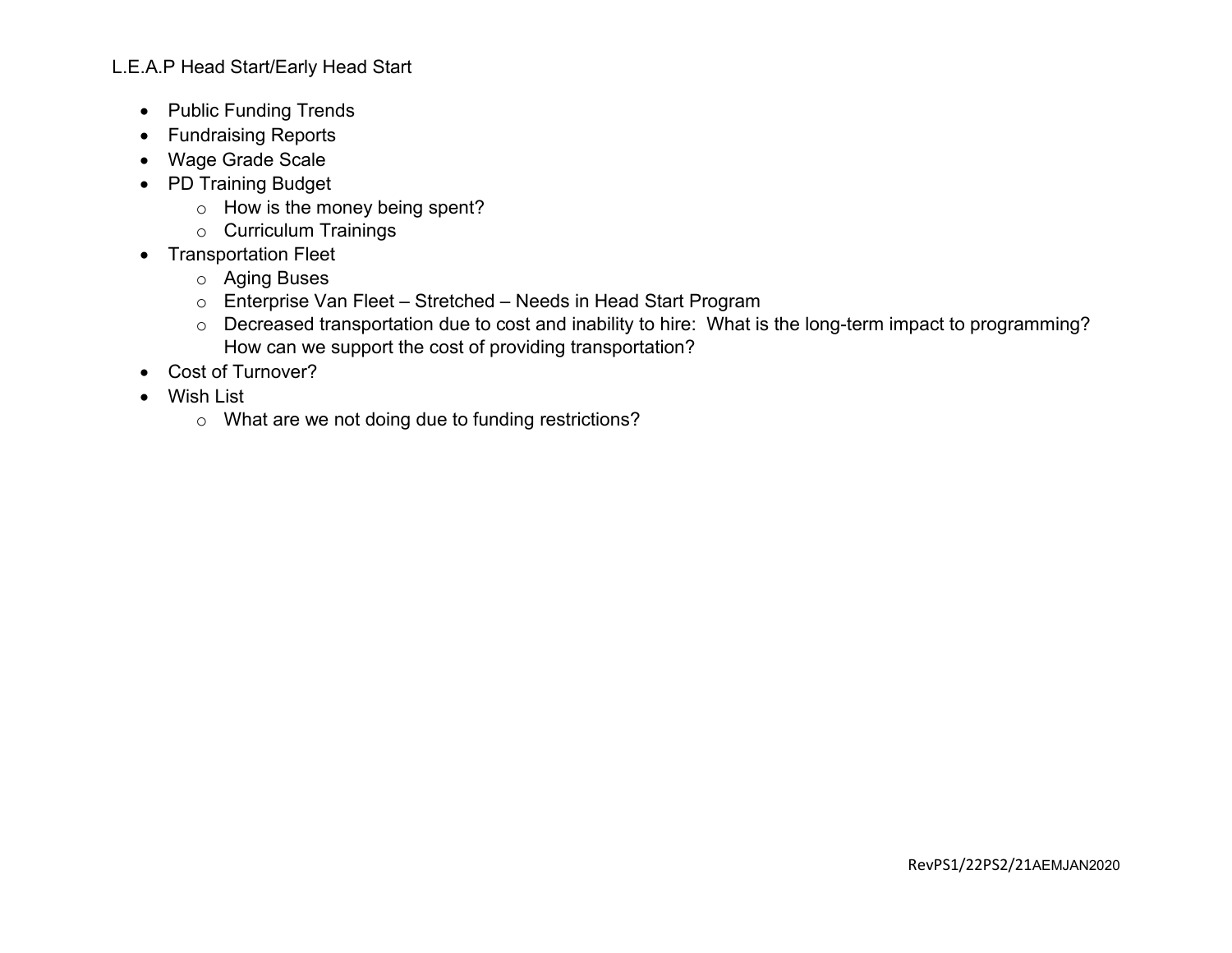#### **Self-Assessment Focus Area: Part I: Program Management & Quality Improvement**

Head Start Federal Program Performance Standards:

- 1302.100 Subpart J- Purpose
- 1302.101 Management System
- 1302.102 Achieving Program Goals
- 1302.103 Implementation of Program Performance Standards

GOAL: To ensure that Management Systems and program processes for ongoing monitoring inform continuous improvement for achieving program goals.

To ensure child safety and the delivery of effective, high quality program services.

- Management Systems Wheel
- Agency/Program Organizational Structure
- Classroom and Caseload structure
- Professional Development framework/system
	- o Does framework support the delivery and continuous improvement of high quality services
- Program Calendar
- Comprehensive Case Management protocol
- Community Assessment Data
- Program Goals…see Standard 1302.102 subpart J
	- o How does program use ongoing monitoring to comply with oversight and correction?
	- o How does the program assess their goals?
- COVID Protocols
- Agency Strategic Plan
- Ongoing Monitoring Plan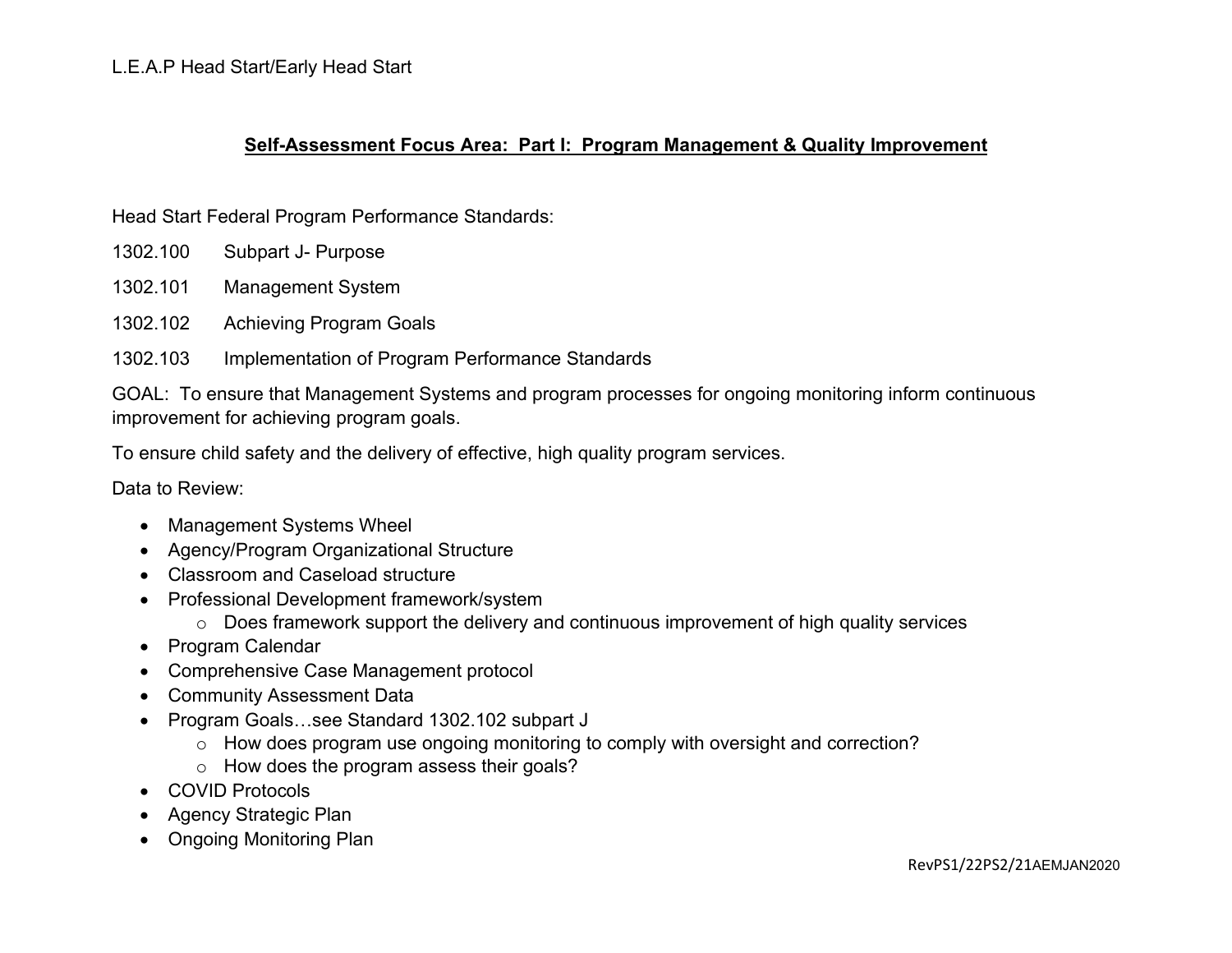- Data Reports: Are they informing program planning?
	- $\circ$  How does program use data to inform continuous improvement
- Child Assessment Data
	- o Are children school ready?
- Parent/Family Outcome Data
	- o Are families progressing with goals?
- Professional Development Data
	- o Are staff receiving the training and support they need to provide quality services?

### **Questions to answer: (This is all about systems and oversight…management, monitoring, informing us as we go along)**

Currently, how does the program's management systems…

- Deliver a coordinated approach to services, think about components and how they work together to provide services?
- Identify the alternate ways that services have been delivered during COVID?
	- What has worked? How does data reflect this?
	- What comprehensive services are lacking and where?
	- Are we catching the gaps? Effectiveness of monitoring??
- Deliver full and effective participation of children who are dual language learners?
- Utilize information from the Community assessment about languages spoken in the area to anticipate child/family needs?
- **If Identify community resources**
- **Providing meaningful access to program services. What mid-course corrections were made as a** result of the pandemic? How did the program ensure that all enrolled families had access to program services?
	- What services, if any, were impacted?
- Provide full and effective participation of all children with disabilities?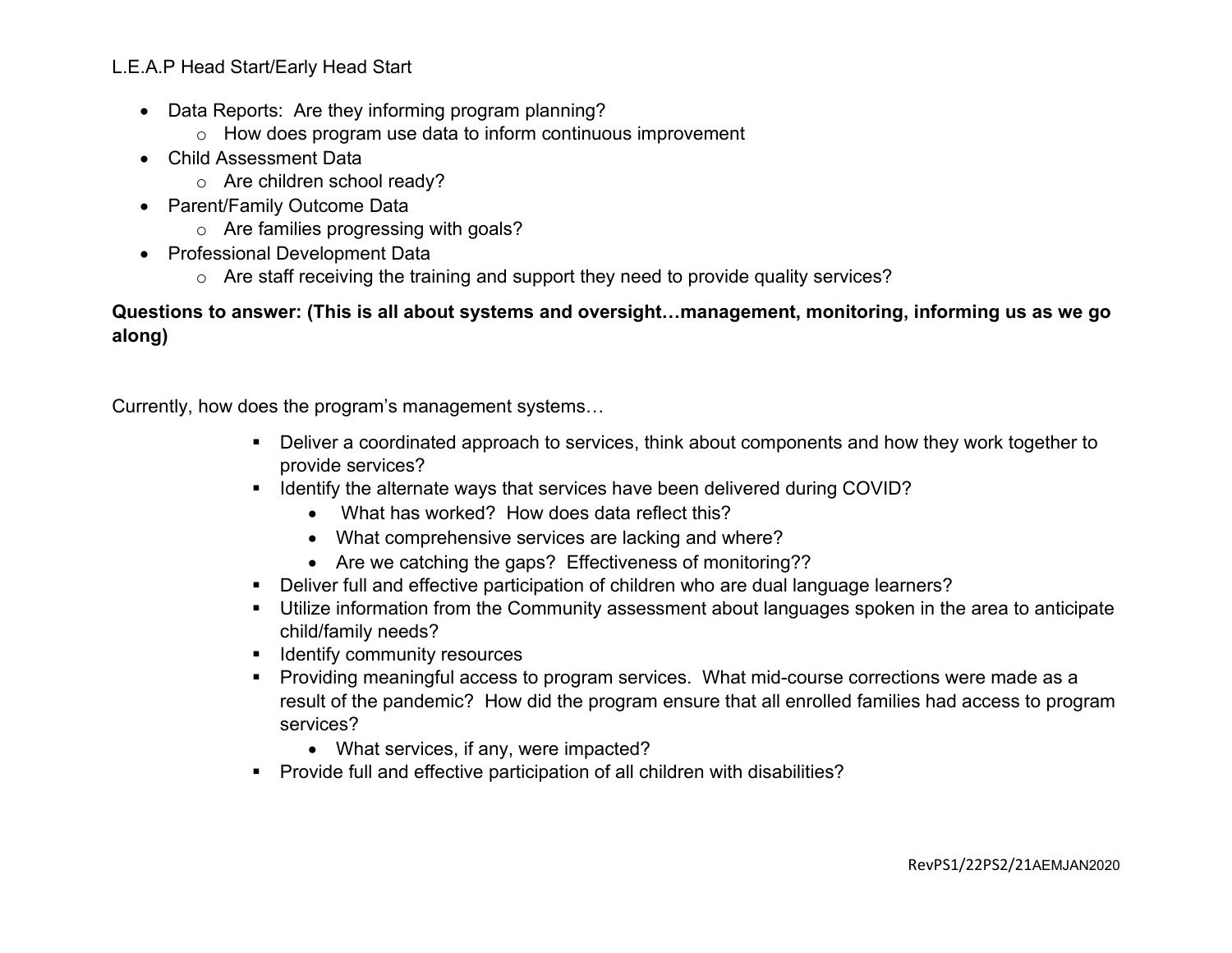#### **Part II: Program Structure**

Head Start Federal Performance Standards:

- 1302.20(a) Determining Program Structure
- 1302.20(b) Comprehensive Services

Subpart C Education and Child Development Services Subpart D Health Program Services Subpart E Family and Community Engagement Subpart F Additional Services for Children with Disabilities Subpart G Transition Services

Does the current program structure meet the needs of the families as informed by the community needs assessment?

Does the current program structure deliver the full range of services: Required time/hours/days

Does the current structure comprehensive services as described in 1302.20 Subparts C-G?

**Goal:** To align program services that meet the needs of the families in Washington County?

To ensure that program services are designed to provide the comprehensive array of services as outlined in the performance standards.

- Organizational Structure
- Performance Standards
- Enrollment Reports: By centers